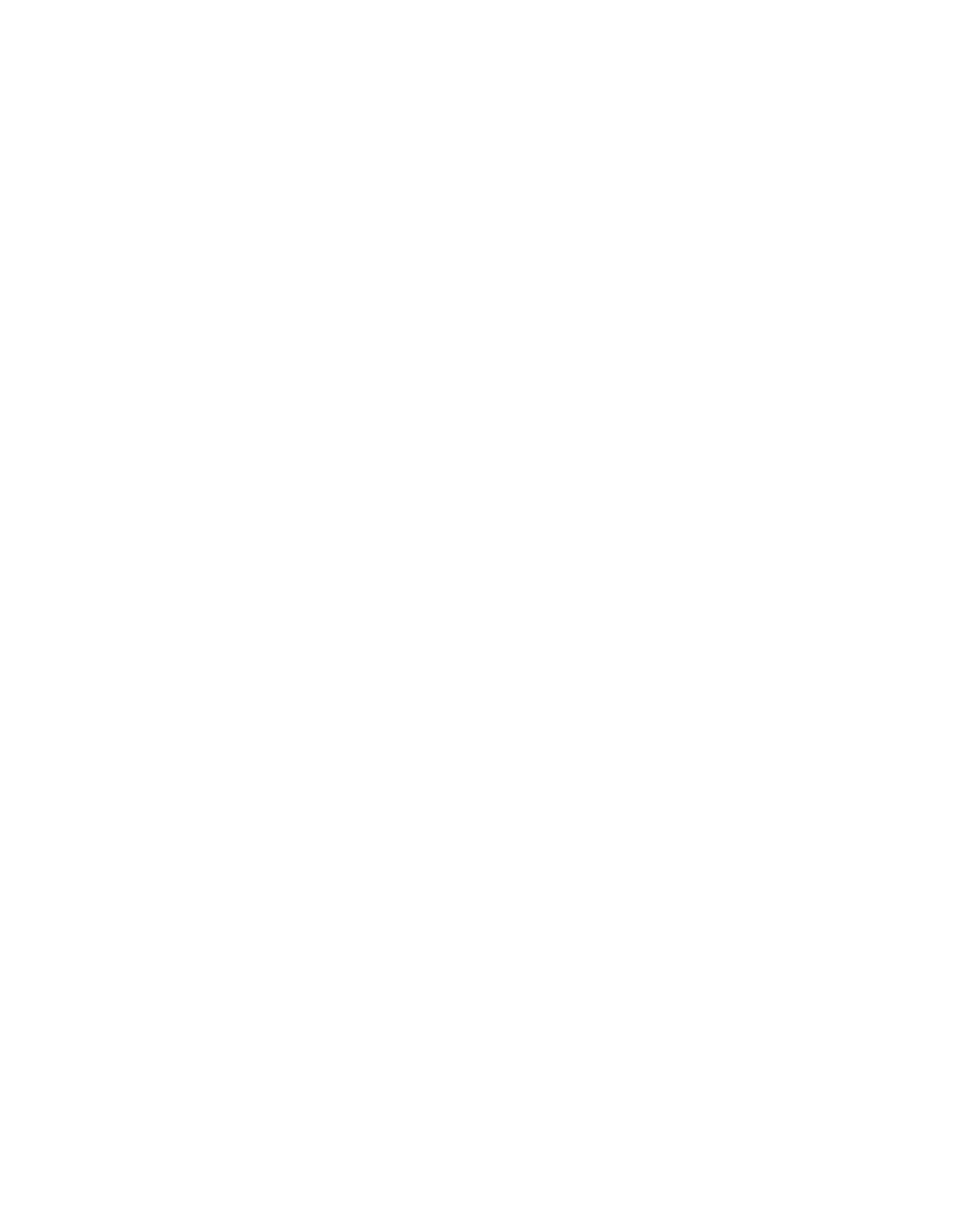# **Women with Disabilities & Breast Cancer Screening: An Environmental Scan**

**Identified Problems, Strategies and Recommended Next Steps** 

Prepared for: Canadian Breast Cancer Network 331 Cooper St. Suite 602, Ottawa, ON K2P 0G5 1-800-685-8820 www.cbcn.ca cbcn@cbcn.ca

Report written in 2012

Written by Doris Rajan on behalf of DisAbled Women`s Network (DAWN) Canada Réseau d'action de femmes handicapées (RAFH) Canada

DisAbled Women`s Network (DAWN) Canada Réseau d'action de femmes handicapées (RAFH) Canada 110 rue Ste-Thérese, Suite #505, Montréal, QC H2Y 1E6 Toll free/Sans frais: 1-866-396-0074 www.dawncanada.net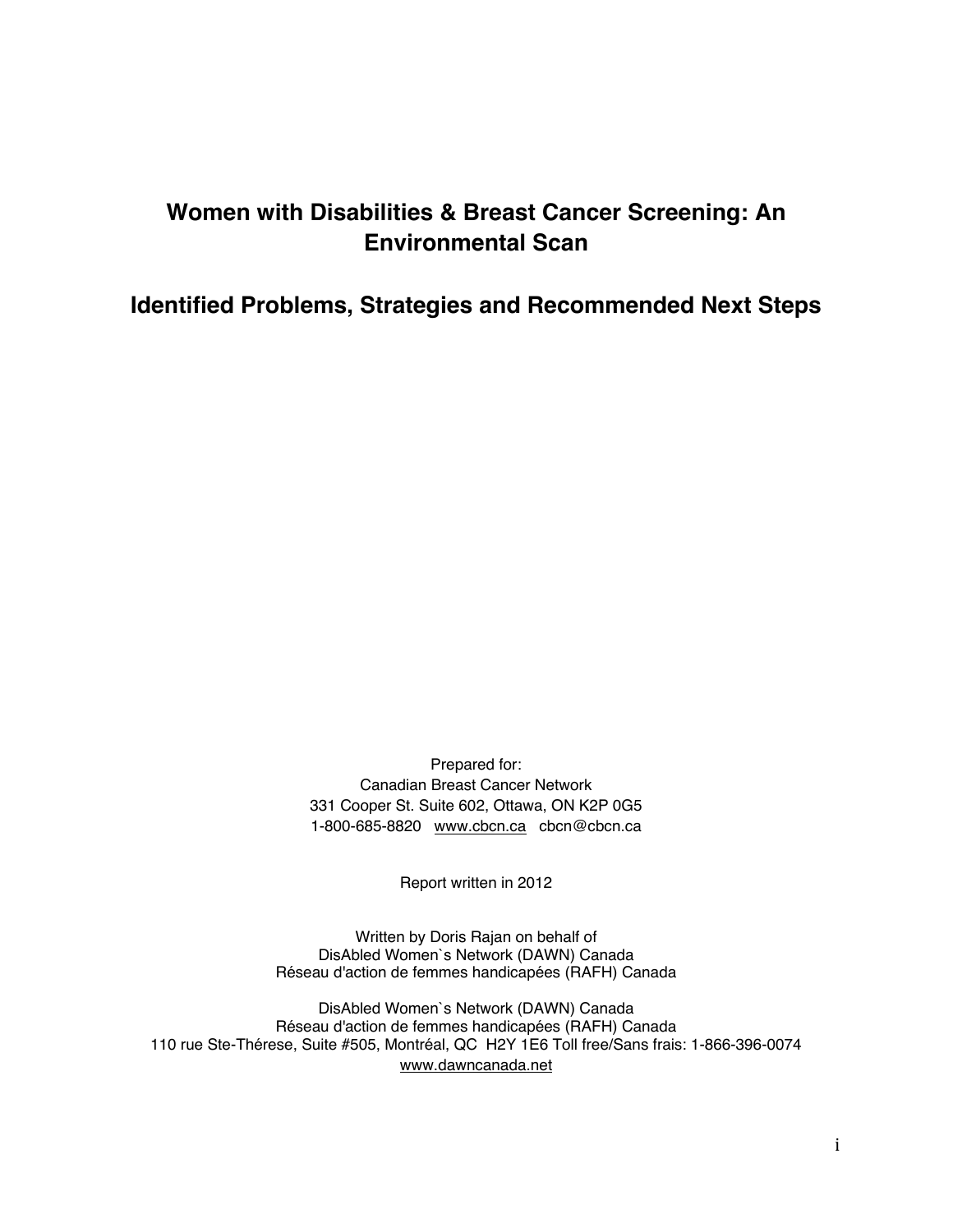Copyright © 2012 Canadian Breast Cancer Network

ISBN 978-0-9920288-0-0

Women with Disabilities & Breast Cancer Screening: An Environmental Scan

Written by Doris Rajan on behalf of DisAbled Women's Network (DAWN) Canada Prepared for the Canadian Breast Cancer Network (CBCN)

Cover design by: Brendan Wilson

Production of this report has been made possible through a financial contribution from the Public Health Agency of Canada. The views expressed herein do not necessarily represent the view of the Public Health Agency of Canada.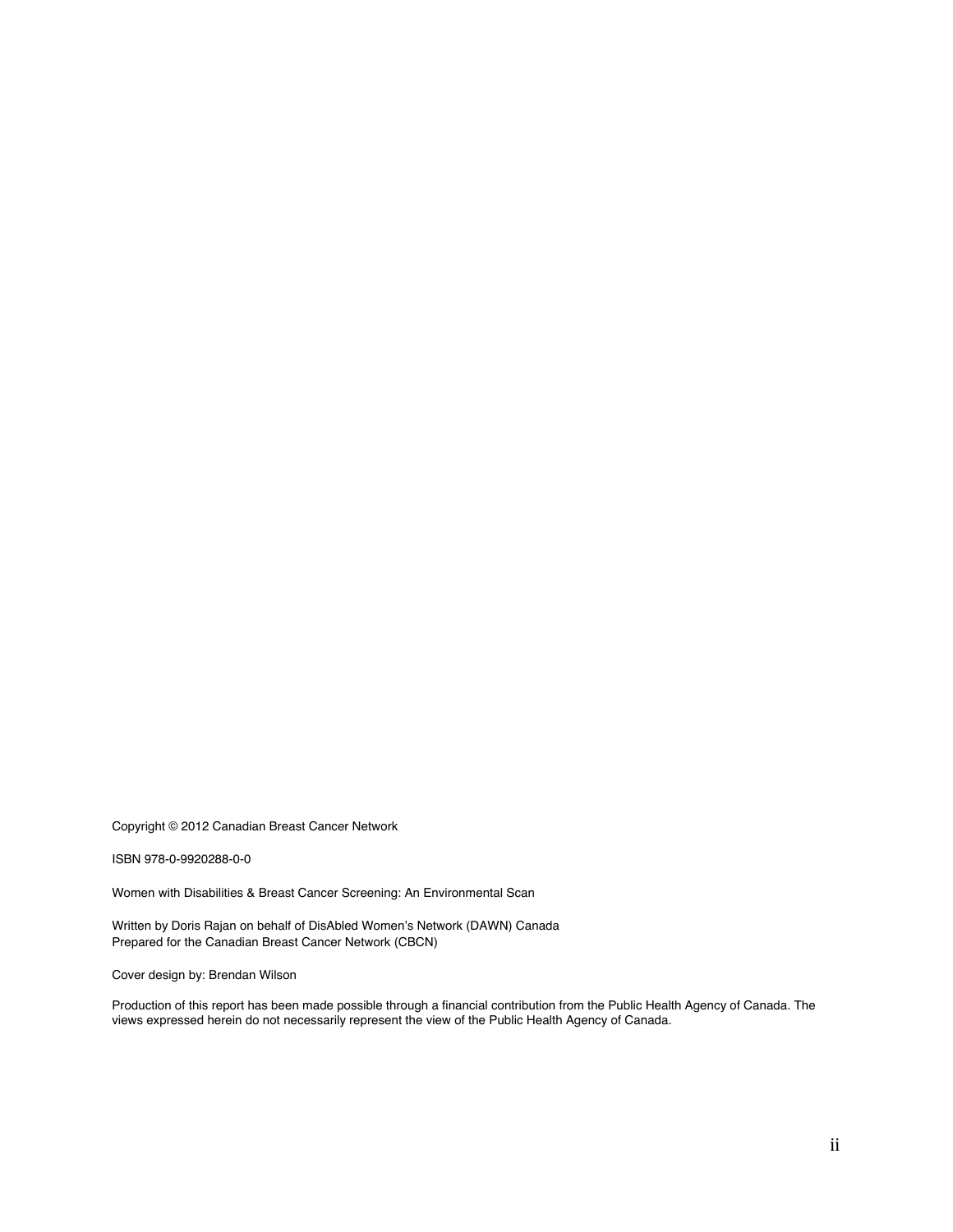# **Acknowledgements**

This report was written by Doris Rajan a senior consultant with the DisAbled Women`s Network (DAWN)- Réseau d'action de femmes handicapées (RAFH) Canada.

We would like to thank the following individuals who provided valuable feedback on this report:

Maria Barile Barbara Clow Diane Driedger

Our thanks to Cathy Ammendolea, Chair of the Board of the Canadian Breast Cancer Network (CBCN), and Jennifer McNeil for their leadership on this important and critical first step towards ensuring breast cancer screening is available for all women in Canada. Lastly, thank you to Bonnie Brayton for putting women with disabilities back at the table.

Production of this report has been made possible through a financial contribution from the Public Health Agency of Canada. The views expressed herein do not necessarily represent the view of the Public Health Agency of Canada.

#### **About DAWN-RAFH Canada**

DAWN-RAFH) Canada is a national organization of women with various disabilities with a mandate to represent the concerns of disabled women to the women's and disability sector and the Government of Canada and to be their voice. DAWN-RAFH Canada's mission is to end the poverty, isolation, discrimination and violence experienced by women with disabilities. We are working to ensure women with disabilities get the services and supports that they need.

#### **About CBCN**

The Canadian Breast Cancer Network (CBCN) is the only national survivor-driven and survivor-focused breast cancer organization in Canada. CBCN advocates for the improvement of services and access to optimal care for breast cancer patients. CBCN is the national link between all groups and individuals concerned about breast cancer.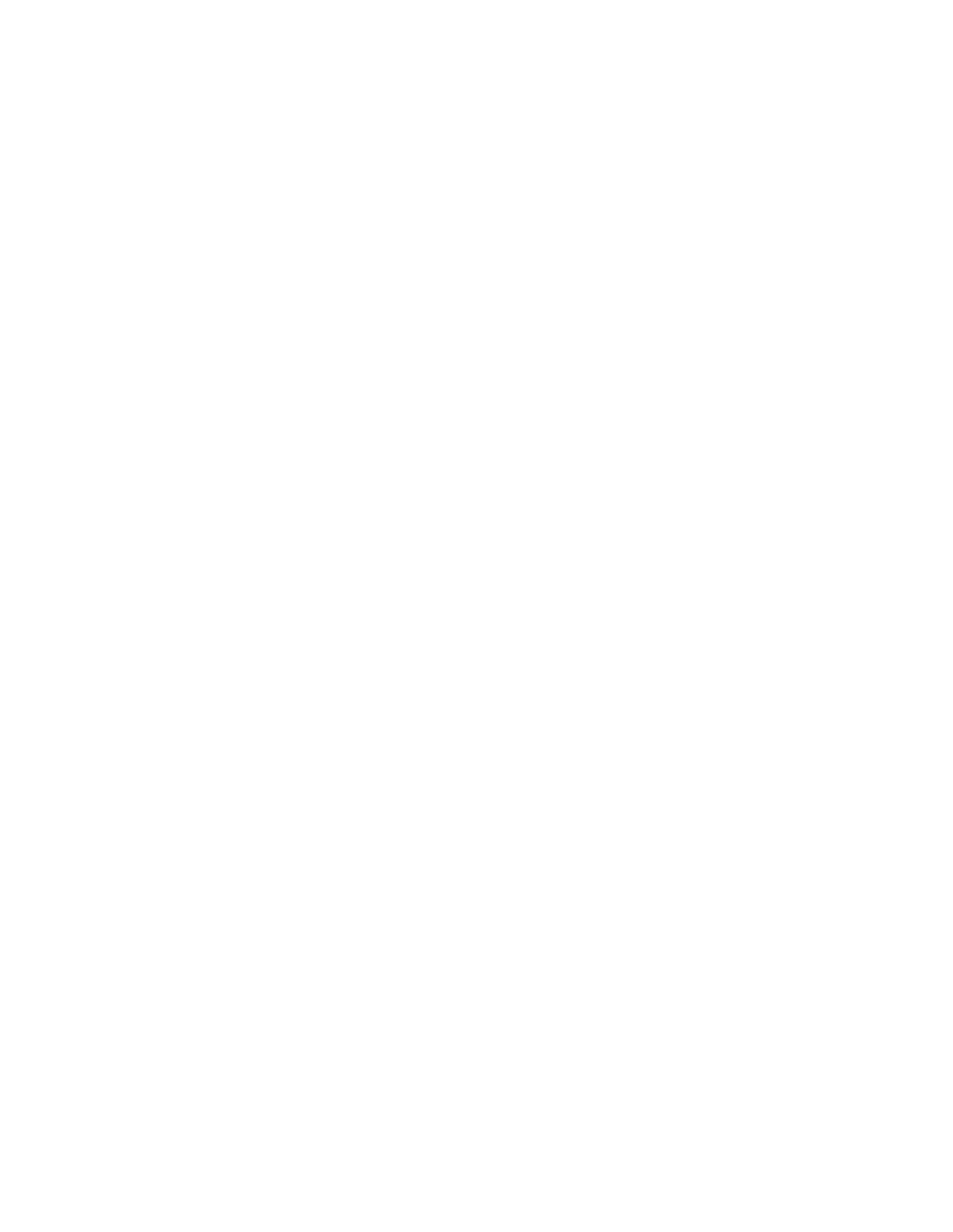# **Table of Contents**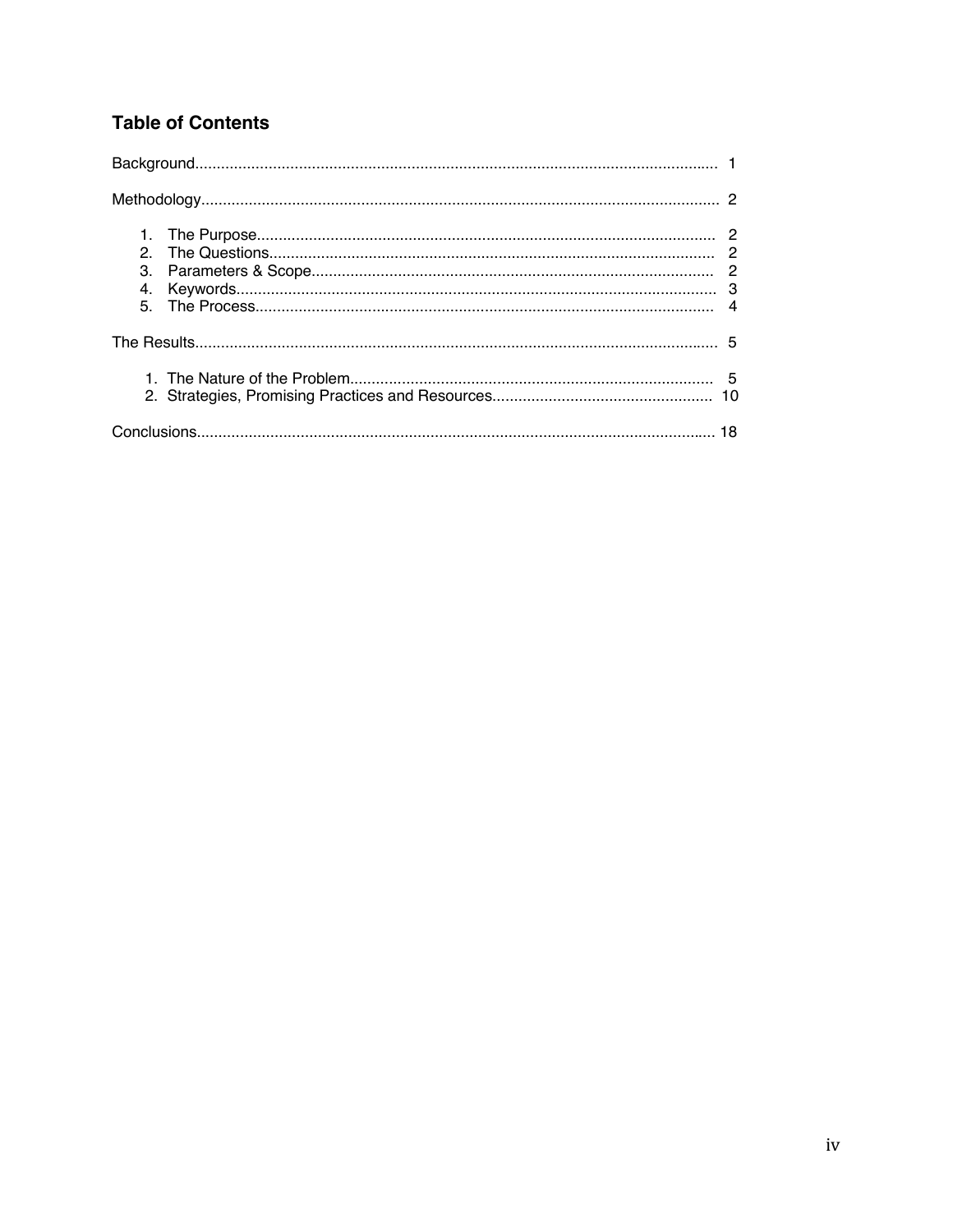# **Background**

In November 2009 the Canadian Breast Cancer Screening Initiative Underserved Populations (CBCSI) Working Group, held a two-day event entitled "Reaching all women: Sharing and building on evidence informed practice to meet underserved women's needs". Women with disabilities represented one of the four target groups along with newcomers and immigrants, First Nations, Inuit and Métis women, and geographically isolated women. At the conclusion of these two- day meetings it was determined that there was a need for specific policy guidelines, data collection on the needs of these populations and their screening rates, an inventory of existing resources, training and capacity building for both the women and relevant service providers and that any work to be conducted would need to involve the women representing these underserved populations.<sup>1</sup>

In follow- up discussions with the Public Health Agency of Canada, the Canadian Breast Cancer Network (CBCN) originally wanted to conduct focus groups to examine the issue of access to screening for women with disabilities. However it was decided that some preliminary work needed to occur prior to any primary research in order to better understand the challenges that have already been identified and what literature and resources currently exist, so that the learnings could be used on the development of future interventions.

Given that the DisAbled Women`s Network (DAWN) - Réseau d'action de femmes handicapées (RAFH) Canada is the only national organization in Canada which represents the interests and concerns of women and girls with disabilities, the Canadian Breast Cancer Network contracted DAWN-RAFH Canada to conduct the review of relevant projects, resources and literature related to the issue of access to breast cancer screening for women with disabilities. DAWN-RAFH Canada welcomed this opportunity to grow their relationship with the CBCN as well as build their partnerships in the larger women`s health equity sector.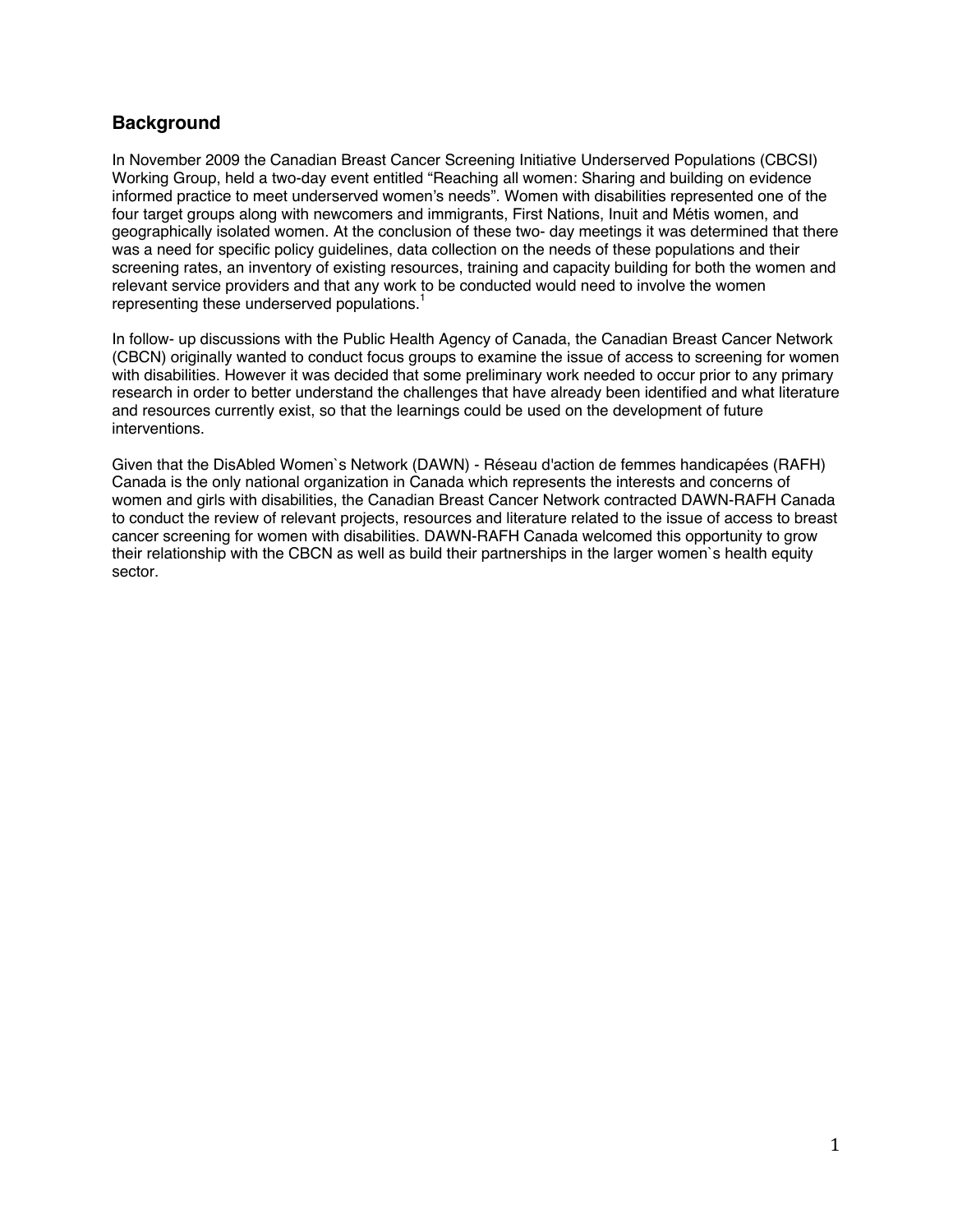# **Methodology**

#### **TERMS OF REFERENCE**

#### **The Purpose**

The primary purpose of this Environmental Scan is to identify any reports, research papers, resources/tools and projects that have been developed related to the issue of breast cancer and women with disabilities, in order to develop a comprehensive understanding of the challenges, needs and strategies for increasing access to breast cancer screening for women with disabilities in Canada.

#### **The Questions**

In order to accomplish this task, an examination of materials and initiatives was guided by the following four questions:

- 1. What is known about the nature and prevalence of breast cancer for women with disabilities in Canada?
- 2. What information is available on the challenges and accessibility of breast cancer screening practices for women with disabilities throughout Canada?
- 3. What are some ideas and recommendations for addressing these challenges?
- 4. Where should the future direction of work be in the area of increasing access to breast cancer screening for women with disabilities in Canada?

#### **Parameters & Scope**

Health research and community health work specific to the needs of women with disabilities has been intermittent or sporadic over the years, largely due to the lack of sustainable funding for research and project development. This has resulted in an ebb and flow of research and project implementation over the last two decades. Not only has there been limited research, policy and program development in this area, but much of the work in Canada related to health and women with disabilities took place in the 1990's and thus requires updating.

More recently there has only been limited work conducted in the area of general health equity for women with disabilities in Canada, which further limts information specific to cancer and women with disabilities.

The parameters of this review identifies and examines work that;

- $\checkmark$  Has taken place between 2002 and 2012;
- $\checkmark$  Is Canadian, with some references to American and United Kingdom literature due to socioeconomic and cultural similarities;
- $\checkmark$  Focuses on women with all types of disabilities<sup>1</sup> with an expansion to men when pertinent information is absent yet applicable for women with disabilities; and

j  $1$  The Breast Cancer Screening Initiative felt that given the diversity of disabilities that exist, this review should be limited to physical disability. DAWN-RAFH Canada however is an organization for all women with disabilities who recognizes the importance of understanding the intersection of various experiences of marginalization including the reality of multipe disabilties for many women.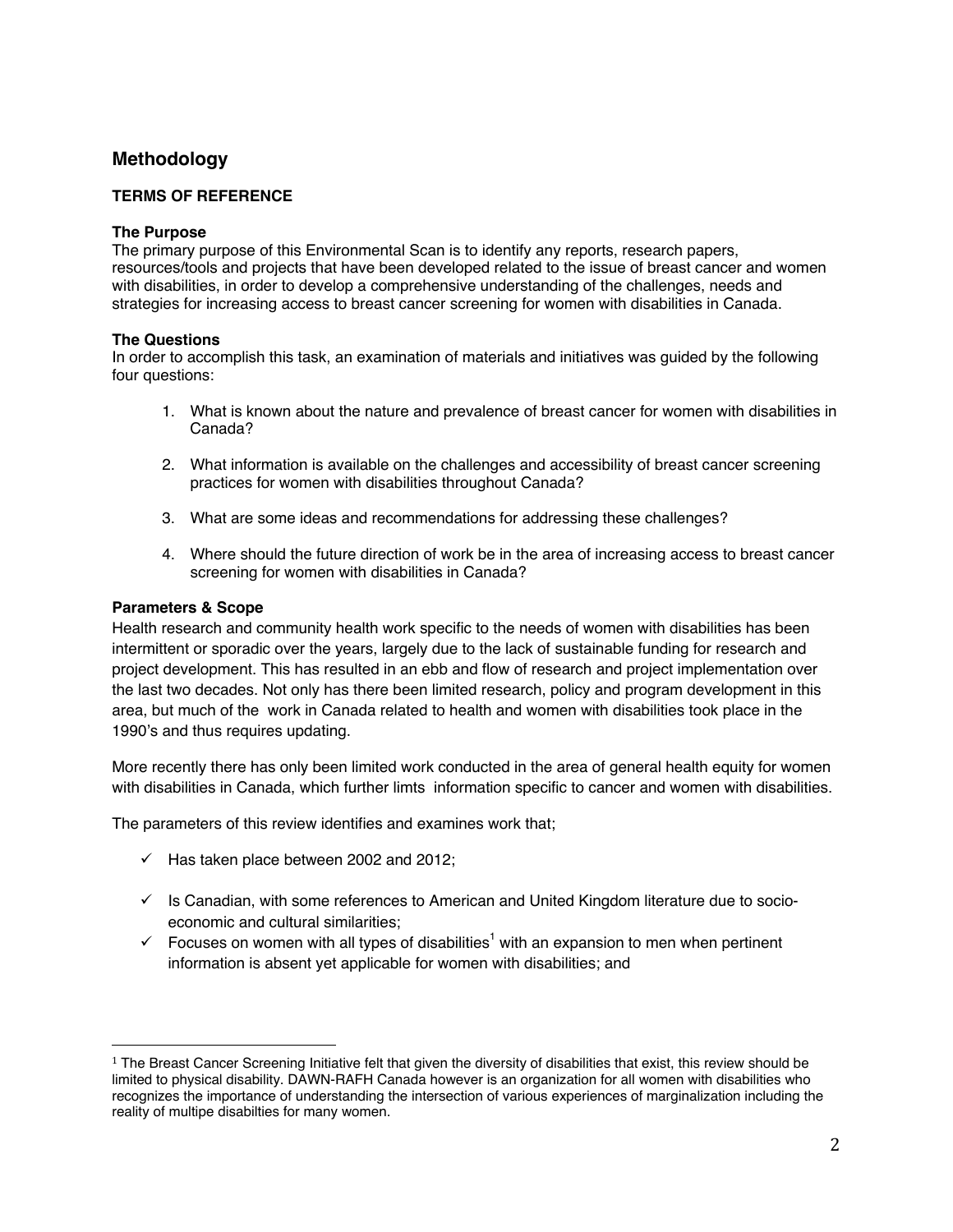$\checkmark$  Focuses on breast cancer, with some references to other cancers and general health equity when deemed relevant.

#### **Keywords**

Given these parameters, specific keywords and precise combinations were used to guide the electronic search process. In narrowing this search we also needed to ensure that we were always pursuing the connection between; a) women with disabilities and b) health, cancer and breast cancer.

Since the primary purpose of this review s to consolidate information on the challenges women with disabilities experience in accessing breast cancer screening in order to identify promising practices for addressing those challenges, prioirty was given to non-academic, more community-based information. Community-based research usually uses applied research techniques and prioritizes knowledge translation and mobilization. By definition community based research; a) initiates topics of practical relevancy to a particular community or population, b) requires the equal collaboration of community members with researchers at all stages of the research process and c) is action-oriented. Communitybased research intentionally seeks practical information that can be used to make positive changes for the community concerned.<sup>2</sup>

The following combinations were sequentially applied:

- 1. Women with disabilities, breast cancer, screening, Canada
- 2. Women with disabilities, breast cancer, screening
- 3. Women with disabilities, cancer, screening, Canada
- 4. Women with disabilities, cancer, screening
- 5. People with disabilities, cancer
- 6. Women with disabilities, health, access, Canada
- 7. Women with disabilities, health, access
- 8. People with disabilities, health, access, Canada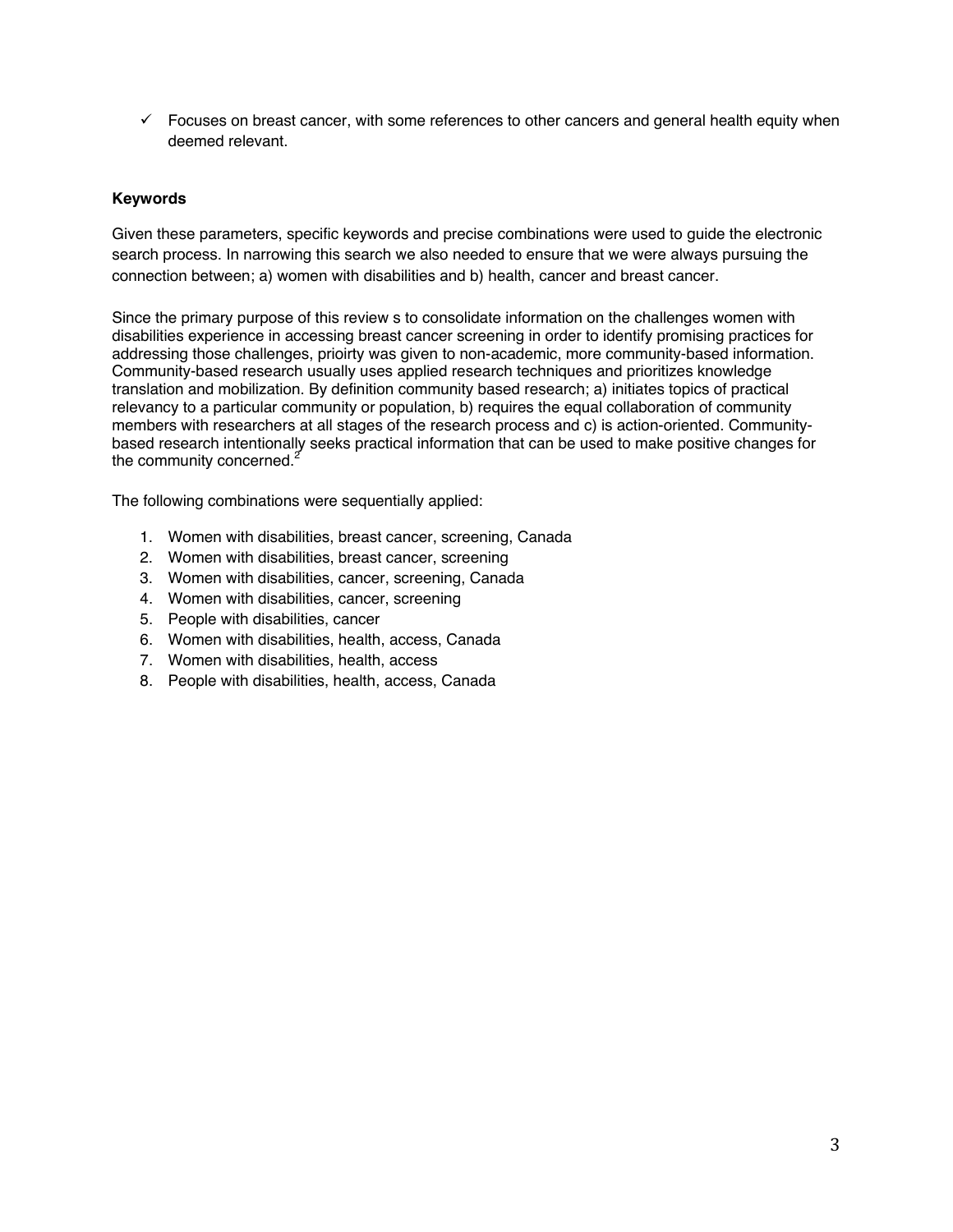#### **The Process**

Reports, articles, resources, guides and projects/initiatives were located through the following avenues:

#### **Accessing Major Search Engines, such as:**

- Google http://www.google.ca/ The paradigmatic internet search engine, focus on Canadian sites.
- Google Adword Keyword Tool
- **Google scholar**

#### **Accessing university based computer library centre databases**.

This was conducted to a much limited degree due to the fact that the focus was on communitybased work conducted or commisioned by women with disabilities.

- Social Science Abstracts, SocioAbs, Sociological Abstracts, and WorldCat.
- **Bibliographies from key peer-reviewed journals, books, papers, and dissertations in this** area of study (2002-2012)

#### **Requests to Community-Based Experts**

Given the dearth of published information on women with disabilities and access to breast cancer screening, what proved to be the most effective avenue for accessing the most pertinent materials and information was through contacting researchers, community developers and social advocates who have specifically initiated work in this area. A few relevant groundbreaking projects have been developed and implemented sporadically over the last decade resulting in a small community of women in Canada, the majority of them women with disabilities, who have a distinct expertise in the area of cancer, health and women with disabilities. These indivdiuals were asked to refer us to any information, individuals and and/or resources that they might know of related to this issue.

The aim eventually is to collect hard copies of all relevant documents in order to formulate a hard-copy filing system on this issue to be housed at DAWN-RAFH Canada's offices.

The information identified for this Environmental Scan is presented in the following two categories:

1) The Nature of the Problem and 2) Strategies and Promising Practices.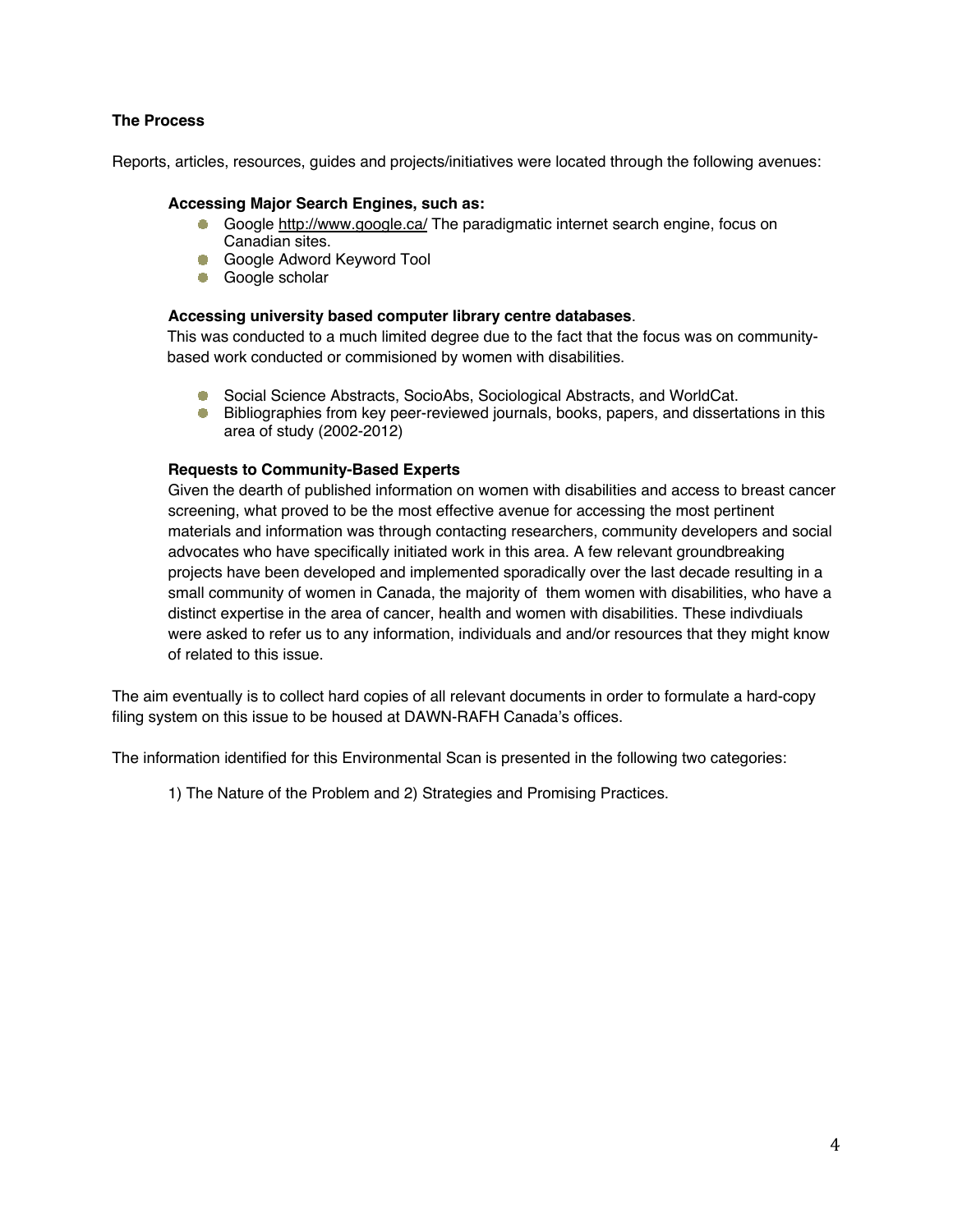# **The Results**

#### **1. The Nature of the Problem**

As noted in most of the studies included in this report, there are only a few academic research papers and community-based projects that specifically examine the barriers to breast cancer screening for women with disabilities. However, some of these are landmark Canadian studies with important findings that should serve as the foundation for future community development and knowledge mobilization efforts. Before examining work specific to the issue of women with disabilities and breast cancer screening, it would be useful to highlight some general information on access to healthcare for people with disabilities in order to identify barriers that might also be relevant in the cancer screening process.

#### **a. General Health Care Access for Women and Men with Disabilities**

A large scale national study in the United States found that people with intellectual disabilities experience exceptional challenges to staying healthy and getting appropriate health care, and many feel excluded from public health promotion and prevention campaigns.<sup>3</sup> Similarly, a Canadian national survey found that adults with disabilities reported more than three times as many unmet health needs as the nondisabled population.<sup>4</sup> Further people with one type of disability, (e.g. intellectual disabilities) are more likely to have additional disabilities(e.g. physical, mental health, communication disorders etc.) making them more vulnerable to poor health and often leading to difficulty in communicating the nature of their health issues. In addition, poverty rates are exceptionally high among people with disabilities, creating additional barriers to to nutrition, medical care and other resources. A disproportionate number of women with disabilities live in congregate care living arrangements such as group homes or institutions where they experience high stress factors and are at a higher risk of infections associated with ulcers and gastric cancer. 5

International and national studies have demonstrated that people with disabilities, particularly women and those with intellectual disabilities have higher rates of certain types of cancer and death related to cancer. For example, a study on breast cancer revealed that the rate of death for women with disabilities was higher than for those without disabilities even though both groups were treated for early breast cancer.<sup>6</sup> Women with intellectual disabilities are at a greater risk for leukaemia, uterine and colorectal cancers.<sup>7</sup>

There has been a move from institutional to community care over the last few decades for people with disabilities and generic health and social services have not been able to adapt to meet this population's needs. People with disabilities' segregation from mainstream society through institutionalization coupled with a lack of access to health information has meant that health care facilities have not been exposed to the needs of people with disabilities and thus are not knowledgable on how to meet those needs. In addition the kinds of supports (financial, attendant care, affordable and accessible housing, etc..) people need to be properly included in the community are either not available or are inadequate. Health care providers have demonstrated difficulties in providing quality care to patients with disabilities.<sup>8</sup>

Because people with disabilities frequently have limited access to education and/or low literacy/comprehension rates, health promotion resources and campaigns are often ineffective for them.<sup>9</sup> It has also been found that the health sector tends to neglect health promotion activities aimed at people with disabilities.<sup>10</sup> Perhaps as a result of this, women with disabilities are less likely than women without disabilities to receive pelvic and mammogram exams on a regular basis and are thus at a higher risk for delayed diagnosis of breast and cervical cancer.<sup>11</sup>

An American study that examined access to health care for girls and young women with disabilities noted that many women with disabilities have had negative childhood experiences with the medical profession particularly during "teaching" rounds in hospitals, including "public stripping and objectification of their bodies in front of doctors without regard for modesty and privacy". These horrific experiences are "likely to cause girls and young women with disabilities to see health care providers as enemies rather than allies".<sup>12</sup> Although this article notes architectural barriers to health care, such as narrow doorways,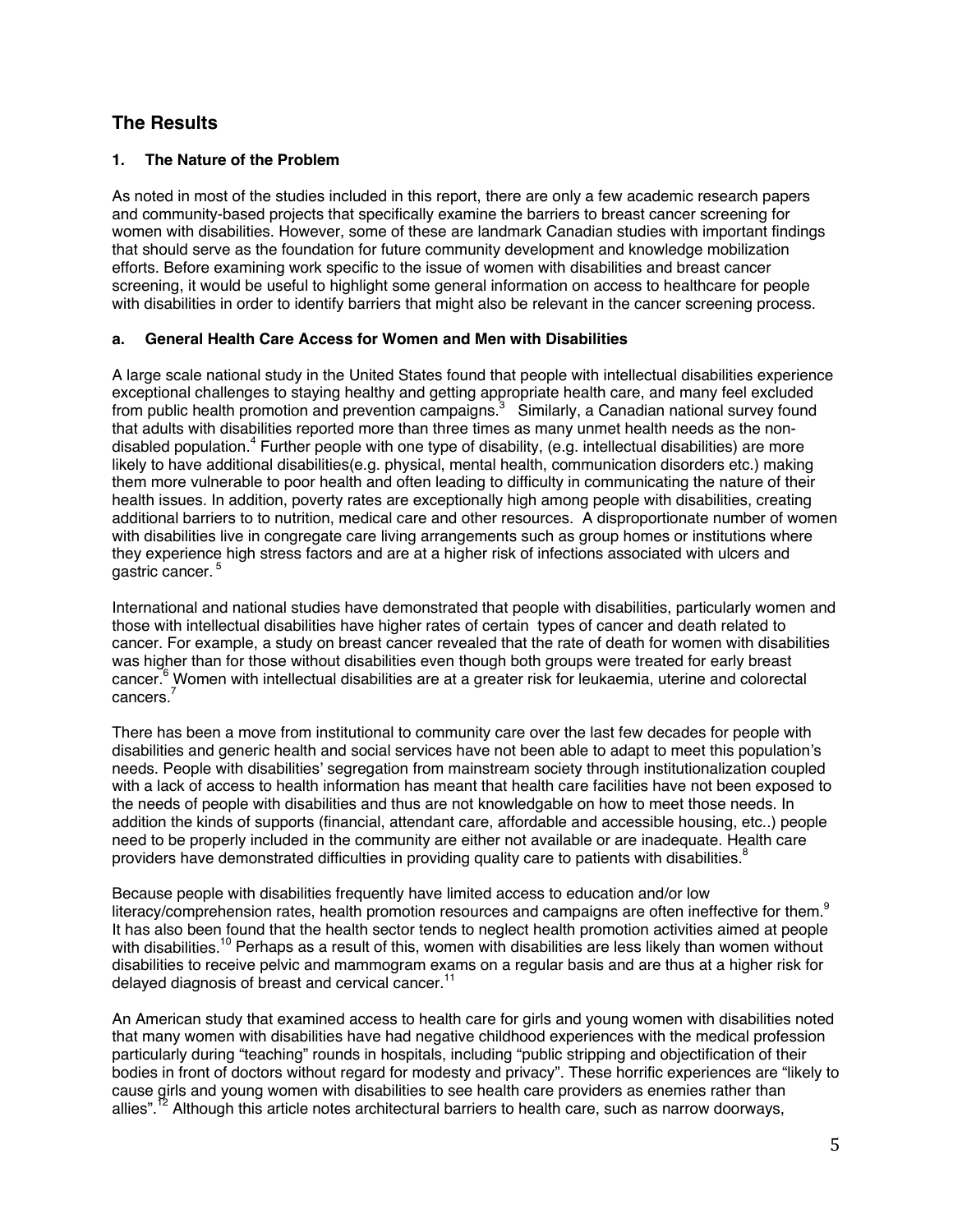inaccessible toilets and inaccessible examining tables, it emphasizes that attitudes represent the most damaging barriers. For example health care providers often refuse to treat a woman with a disability or may provide treatment based on misinformation.<sup>13</sup>

Another important barrier that was identified in accessing health care for girls and young women with disabilities was that parents may be overprotective and assume that they have to take the lead in their child's health care. This may lead to young women not getting the health care they need because they are not encouraged to be proactive about their health care and/or may hide health conditions because they do not want their parents to know about them.<sup>1</sup>

#### **b. Barriers to Breast Cancer Screening for Women with Disabilities**

The few academic papers/studies that do exist can be found periodically in the international context, with most tending to focus on one type of disability and breast cancer. These articles are located in medical, health and disability specific research journals. Most of these studies highlight the fact that while we know that breast cancer is one of the most prevalent cancers affecting women and that early detection through screening greatly improves survival rates, women with disabilities are not being screened thereby delaying diagnosis and potentially leading to adverse outcomes.

The Inserm Research Unit in France noted that women with disabilities infrequently undertake breast cancer screening and thus are at risk of late-stage breast cancer. Their study surveyed 600 general practitioners in Provence, France with the purpose of identifying the barriers that women with disabilities experience when attempting to access breast cancer screening.<sup>15</sup> The findings of this study indicated that general practitioners felt discomfort when treating people with disabilities and felt they needed more assistance with both women with mental and physical disabilities. They also noted communication difficulties in dealing with women with disabilities.

Disability specific work includes a study on the barriers to cancer screening for women with mental health problems in Australia, which found that the environment and the location of cancer screening facilities greatly influenced effective access for this population.<sup>16</sup> Another Australian study examined the fact that women with intellectual disabilities who are living longer and are often *nulliparous* -- never having given birth -- are at increased risk of developing breast cancer. The women surveyed in this research lived in group home settings with only one third of the group studied participating in regular breast examinations in an environment with little supports and health care professionals being remiss in promoting the importance of breast cancer screening to this group of women.<sup>17</sup>

There is more information on the general health status of people with disabilities, some of which indicates that women with specific types of disabilities are at an increased risk of breast and other forms of cancer. An American study that set out to identify the barriers for breast cancer screening by mammography for women with cerebral palsy, found that women do not engage in this early detection health practice, thus leading to a delay in treatment. Key barriers identified in this study were accessible information, difficult to obtain transportation to get women to the screening facility and the lack of support or assistance while there.<sup>18</sup>

A study by the Canadian Partnership Against Cancer acknowledges that there has been little research on disability and cancer in Canada, but acknowledges that international research demonstrates that people with disabilities may be greater risk of specific types of cancer, less likely to be screened and have poorer prognoses and survival rates.

In addition this study makes a distinction between people with "pre-existing disabilities" and those who experience disabilities as a result of cancer or cancer treatment.<sup>19</sup>

Those with pre-existing disabilities experienced delayed detection and diagnosis and complicated treatment experiences that related to cancer care providers having limited knowledge of cancer and its interplay with specific "pre-existing conditions". Of those people who became disabled as a result of cancer or treatment they had acquired new impairments including facial paralysis, hearing and mobility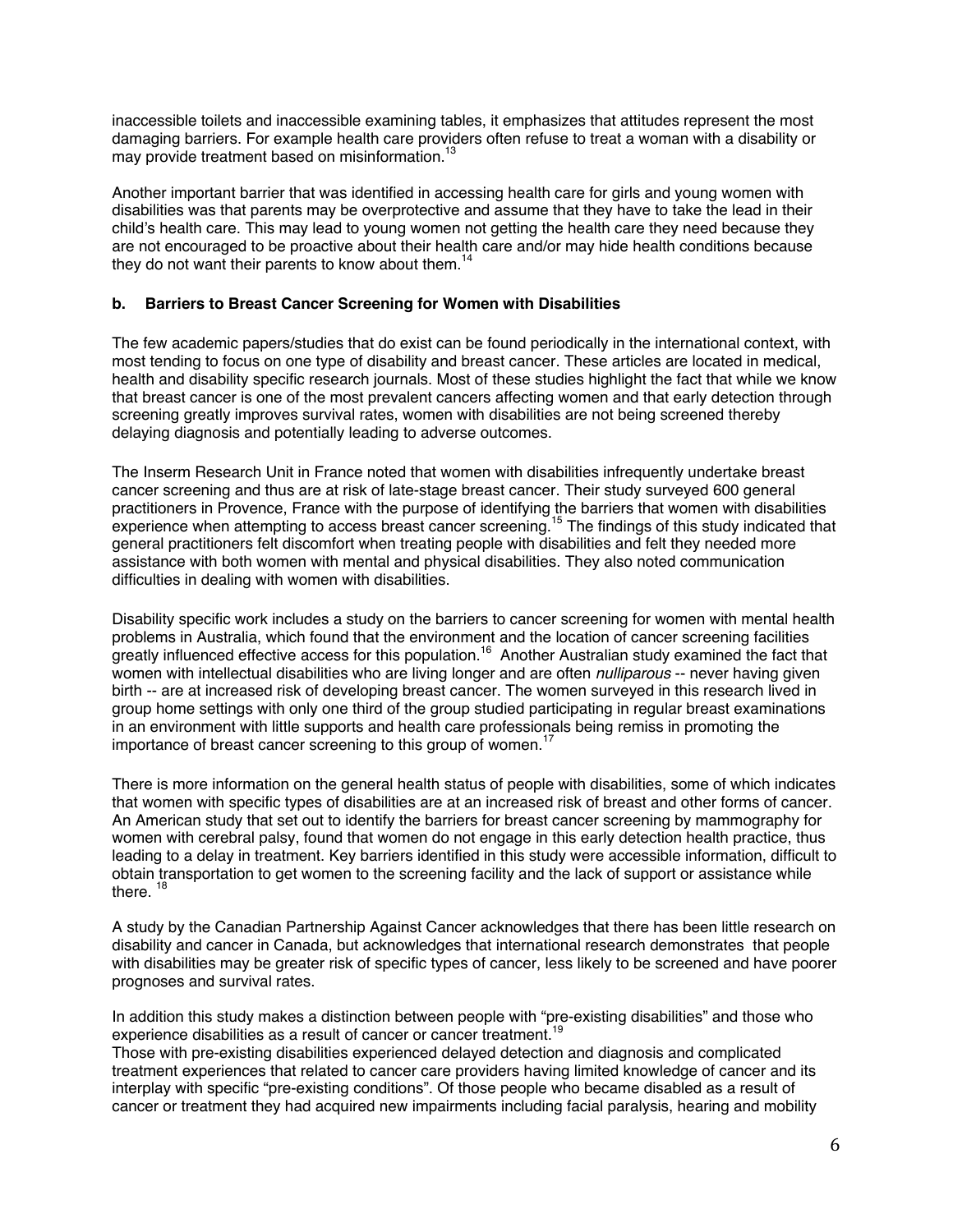impairments, difficulty eating and drinking and mental health conditions and weakness and fatigue.<sup>20</sup> This study also found cancer care providers had diverse perspectives on disability with most viewing disability as impairment and some understanding that societal factors "disable" people.

The Canadian Breast Cancer Screening Initiative Underserved Populations Working Group noted that what was lacking in screening services were: competencies at the service level for health care screening staff, procedural guidelines and equipment that is sensitive to the needs of women with a diversity of disabilities, relevant educational and promotional resources and an inventory of resources that have already been developed.<sup>2</sup>

A research study entitled "Proposals to Facilitate Access to the Quebec Breast Cancer Screening Program for Women with Activity Limitations" looks at 25 proposals or projects that examined access to<br>the Programme québécois de dépistage du cancer du sein – Quebec's breast cancer screening program <sup>22</sup> This study applied a systematic process for examining characteristics of the screening process that both hinder and increase access to breast cancer screening programs for women with various types of disabilities. The research highlights the fact that women with "activity limitations" encounter barriers at various points of contact with breast cancer screening programs and that there are no organized or procedural measures put in place to best serve this population. In reference to barriers this study draws on work in Europe, the United States and Australia and identifies four different types of barriers related to; 1) personal factors (e.g. communication difficulties and physical capabilities of compliance to mammogram procedures), 2) relational factors (e.g. fear of health care professionals), 3) organizational and systemic factors (e.g. lack of time) and 4) environmental factors (e.g. transportation).<sup>23</sup> This study also describes a number of key barriers to keep in mind; how the mammography procedure may "trigger fears connected with difficult aspects of women's lives (e.g. body image, past negative experiences) and that for some women with "complex profiles" such as chronic illness or behavioural problems, the procedure can be particularly difficult."<sup>24</sup> The mammography process involves unusual positioning of one`s arms, chest and breasts which may be uncomfortable and painful for women with particular types of chronic illnesses and frightening and anxiety producing for women with psycho-social disabilities or those who have been sexually or physical abused.

Two organizations, Echo: Improving Women's Health in Ontario & the Centre for Community Based Research, consulted women with disabilities with the goals of increasing awareness of issues and best practices, exchanging information to increase access, and engaging stakeholders to develop strategies in expanding access to breast cancer screening for women with physical disabilities. The discussion identified very specific types of barriers:

- Lack of monitoring of the *Accessibility for Ontarians with Disabilities (AODA) Act;*
- **Treating an illness vs. treating the person;**
- **Need to maintain equipment e.g. automatic doors;**
- **Flexibility in screening test for example, ultrasound vs. mammogram;**
- **If the physician is on vacation, others won't provide coverage;**
- **•** Difficulty getting on the table;
- Fear of doctors, i.e. women not knowing what exactly the procedure is and what happens after;
- Negative experiences in the past women not wanting to go for ongoing services;
- Walk in clinics do not provide referrals, advice or continuity of care for women with disabilities; and
- Must have pre-existing gynocological condition to access specialty clinic.<sup>2</sup>

i<br>I  $2$  Adpated from the notes: Echo: Improving Women's Health in Ontario and The Centre for Community Based Research. (2011) *Knowledge Translation for Cancer Screening Projects*. Toronto: Echo/CCBR. Page 6.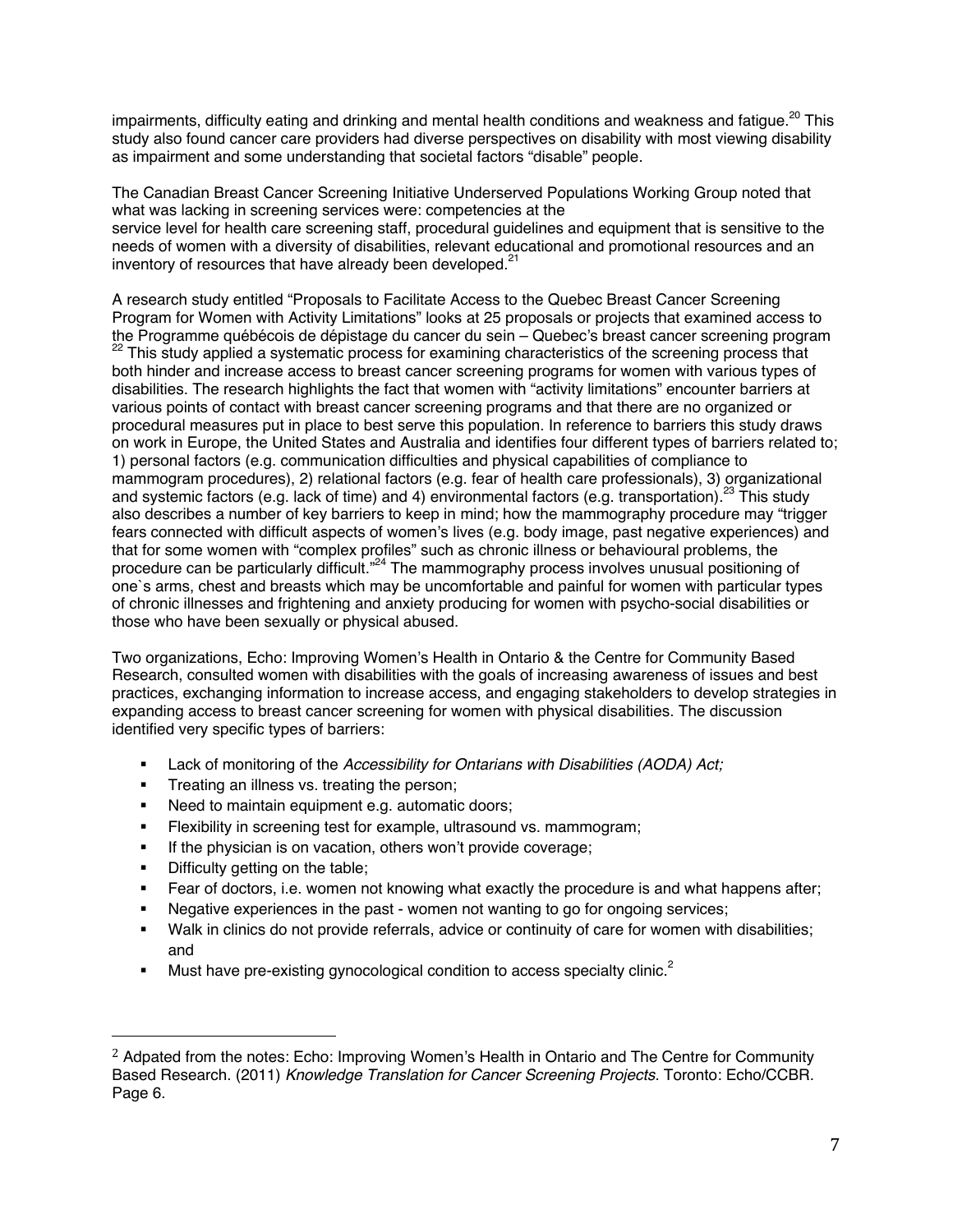There are two impressive Canadian initiatives that offer an intensive examination of the issue of women with disabilities and access to breast cancer screening:1) Access to Breast Cancer Screening Programs for Women with Disabilities, which evaluated the accessibility of Quebec programs with a focus on the Montreal area<sup>25</sup> and; 2) the Greater Toronto Area`s Gateways to Cancer Screening project, which set out to identify the barriers faced by women with mobility disabilities in accessing breast cancer screening and services, and to identify gaps in services $26$ .

The Montreal based study notes that women with disabilities are living longer, into menopause, and are consequently at higher risk of breast and uterine cancers. The report highlights the fact that women with disabilities experience a lack of access to health care in terms of health awareness and inaccessible facilities. If women with disabilities do make it to screening facilities and are able to participate, health care providers tend to medicalize and/or pathologize them, with the result that they are less likely to participate in regular screening:

Furthermore, health care providers do not encourage women with disabilities to get screened focusing instead on the medicalization of disability and not on the health conditions they face as women.<sup>27</sup>

This study also sheds light on attitudinal barriers, such as screening staff addressing family members or attendants rather than the woman with the disability. Staff were also uninformed about the realities facing women with disabilities. For example staff suggested that women without family members or friends to accompany them to screenings should rely on paid support. This is problematic because it is either costly or cuts into the number of hours per week that a woman can get their government funded attendant care workers. Given that Deaf women do not use speech to communicate and that women with intellectual disabilities may have speech impediments or be either non-verbal or have limited verbal capacities, these two groups of women experienced the most difficulties in communicating with staff.<sup>28</sup>

For the Gateways project, the research team – made up of both academic and community-based researchers, many of whom were women with disabilities, adhered to a conceptual framework guiding the research that understood how bodies are valued and the systemic physical, attitudinal barriers and the broader socio-economic barriers that impacts many women's experiences in accessing breast cancer screening. In addition the expertise and experience women with disabilities had regarding their own bodies was placed front and centre through the entire research process.<sup>29</sup> The research noted that negative experiences that women with disabilities had with the medical profession had a great effect on women's attitudes, expectations and behaviour when considering screening. Women who participated in focus groups discussed the false assumptions health care professionals made about their abilities and who they were as people as this quote from a research participant demonstrates: $30$ 

The reaction I get [at the hospital] is kind of surprising given that they are healthcare professionals. I come in with a motorized chair and they still ask me if can jump up on the table. I will of course need some assistance. Then they are so awkward, attempting to get you where you need to be, to be examined, and they don't follow my directions in terms of how to lift. If I could lift myself, I would do it…But I expect help at the hospitals, it doesn't have to be about cancer, it can be about anything. $31$ 

The report notes that there are five categories of barriers for women with mobility disabilities in accessing breast cancer screening services; 1) physical, 2) communication, 3) attitudinal and 4) economic.

The physical barriers included; mammogram machines and scales that require standing or specific positioning and inaccessible exam tables. As the report explains, "women may find it painful or physically impossible to position appropriately on basic medical equipment"32 Some women with mobility disabilities also have hearing or vision impairments and thus had different communication requirements. Further information is not available in alternative accessible formats.

Economic barriers may keep women from accessing health care. The researchers noted that the additional time it might take to serve a woman with a disability may serve as a financial deterrent to health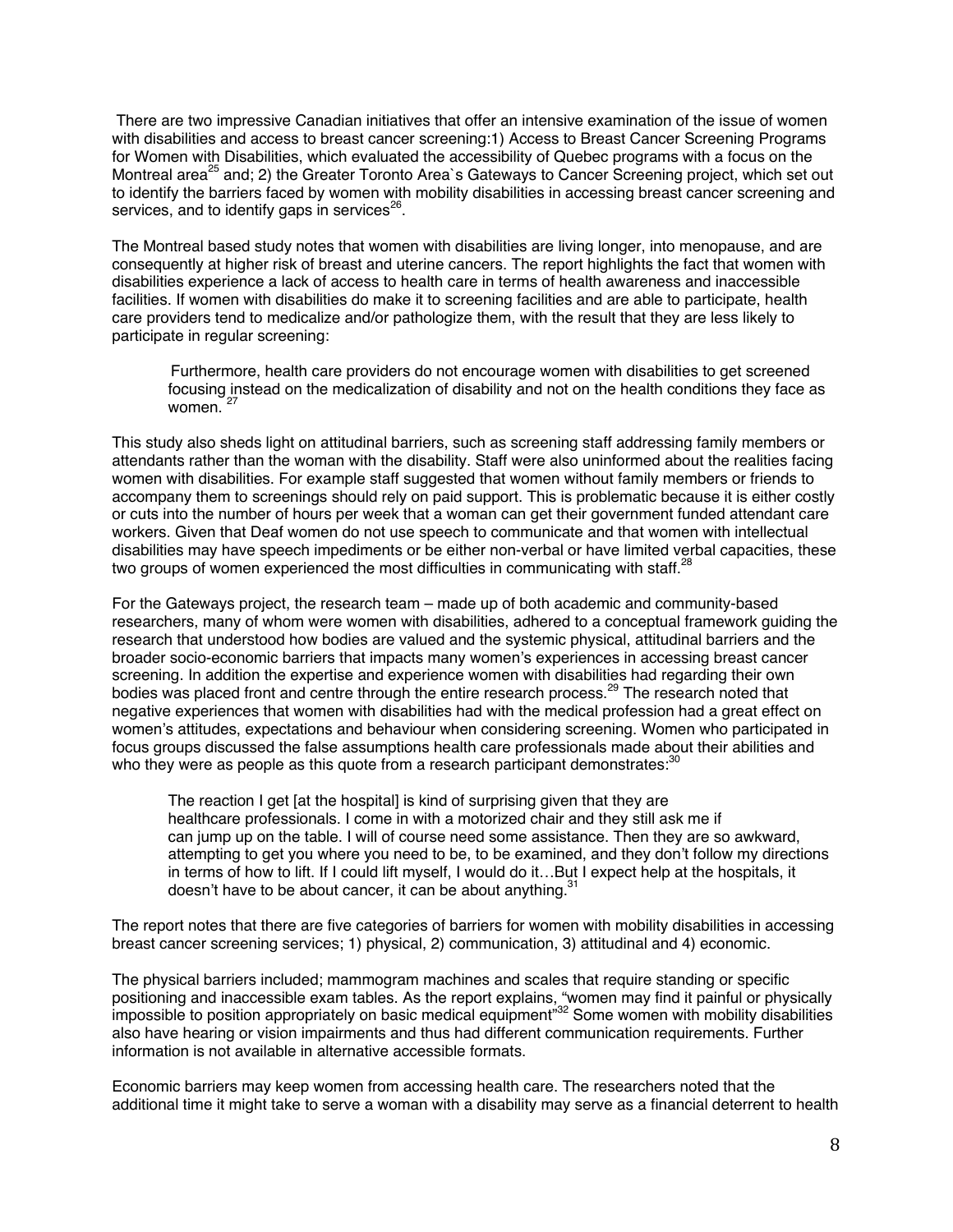care providers.<sup>33</sup> Since health care centres charge a fee for each patient that receives service, providers benefit from fast and efficient service provision because they can then increase the number of patients seen in a day.

The unreliability of accessible transportation systems was another barrier to screening often making women late for appointments and missing pick-ups. Lastly assistance with breast cancer screening by attendants is needed yet there are specific hours allocated a week for much needed attendant care services, (e.g. for primary care) and accompanying someone to a health care appointment may go against an attendant's job description and/or approved schedule.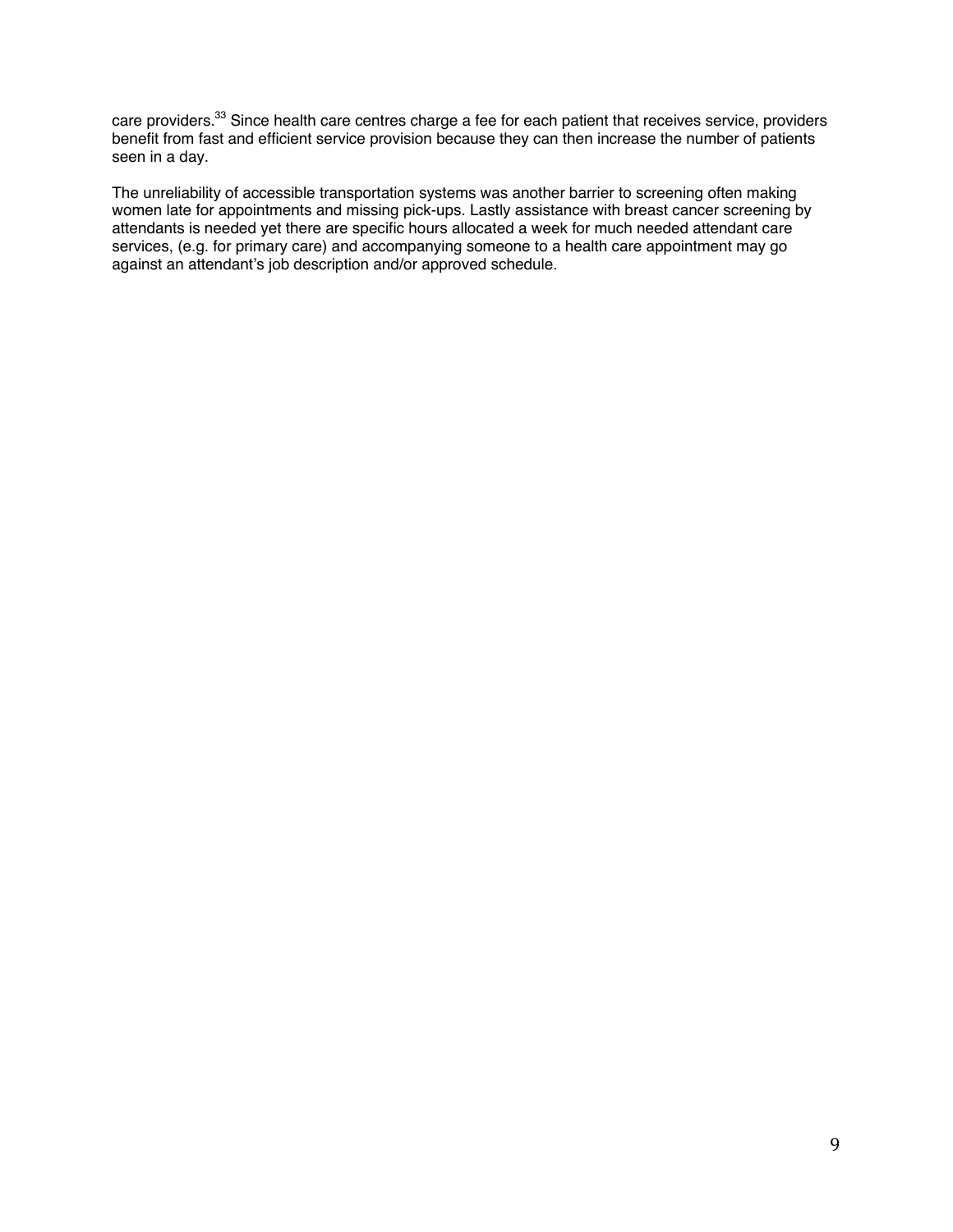#### **2. Strategies, Promising Practices and Resources**

The majority of the academic studies that were examined focused on identifying the problem of inaccessible screening processes and tended to state the obvious in their conclusions around what should be done about this, i.e. the need for education for health professionals, accessible equipment and appropriate outreach and health promotion techniques aimed specifically to reach women with disabilities.

Other more community-based research studies and/or projects that were examined in this review, in addition to outlining the nature of the problem of general access to health care and more specifically the barriers to breast cancer screening for women with disabilities, they usually also offered recommendations and in some cases detailed information on types of promising practices. In this report "promising practices" are defined as those procedures, systems and/or interventions which women with disabilities themselves identified and recommended in the research projects included in this review.

The more recent Canadian projects emphasize the need for universal access, that is women with disabilities should have access to the total breast cancer screening process "as any other woman receives"<sup>34</sup>

The following section shares these findings and also presents some training resources and materials that have been developed.

#### **a. Recommendations and Promising Practices**

#### **(1) Adapting the Physical Environment – Buildings and Equipment**

Most of the studies that examined the barriers that women with a variety of disabilities experience when attempting to access breast cancer screening recommended that there was a need to address physical and architectural limitations as well as adapting equipment and/or medical (e.g. mammographic) techniques and procedures. For women with mental health disabilities the recommendation was to situate screening sites in hospital-based psychiatric services.<sup>35</sup>

The Canadian Partnership Against Cancer report also stated the need for improvements in the physical environment of the cancer care system for people with disabilities, but did not outline specific recommendations.36

Participants in Echo & Centre for Community Based Research (CCBR) consultation in the spring of 2011 offered some specific recommendations regarding the adaptation of the physical environment:<sup>37</sup>

- **Hospital based accessible screening opportunities;**
- **Funding innovative technology to increase access;**
- Accessible facilities for examination tables, barrier-free environment;
- Working devices (e.g., automatic doors that actually work not "just for appearances"); and
- **Back-up systems in cases of emergency ice storms, power outage, etc.**

 The Action des femmes handicapées de Montréal's study on access to breast cancer screening in Montreal<sup>38</sup> offers detailed and specific architectural and/or technical changes that would reduce barriers to screening programs. This report shares specific details through an audit of relevant programs in the following areas: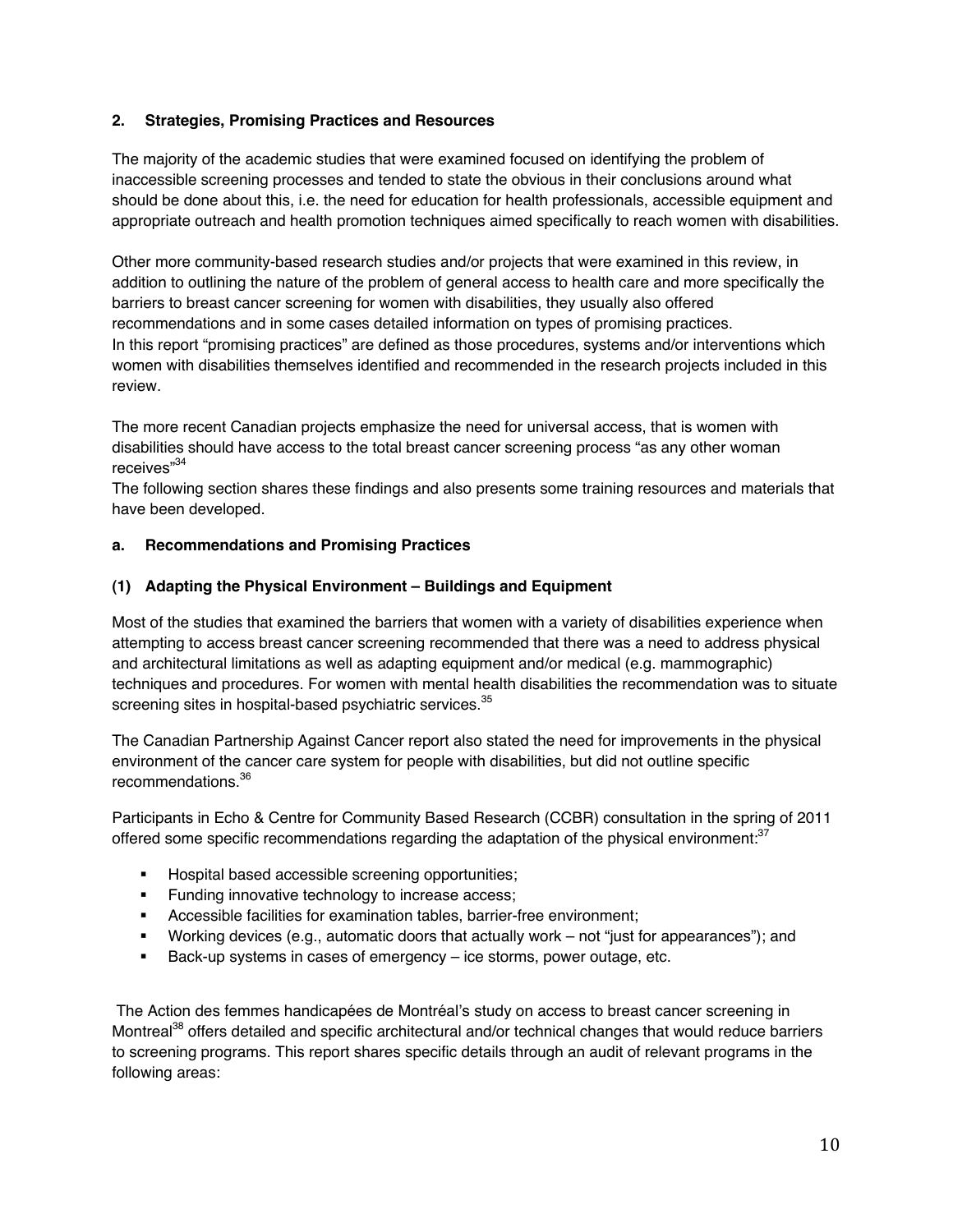- Location e.g. how close the program was to a metro transit station or if it was located in a medical clinic.
- Adapted Transit e.g. drop off/pick up locations
- $\blacksquare$  Parking in terms of reserved parking for people with disabilities
- Entrances universal access, i.e. all people should be able to use the same entrances
- **Doors e.g. ease in opening, automatic, etc.**
- Signage accessibility of signs to assist women with a variety of disabilities to find the screening site within a hospital or clinic.
- Waiting and change rooms accessibility of these rooms for women who use wheelchairs
- Washrooms location and accessible features, e.g. grab bars, hand dryer at an adequate height, etc.
- Mammography rooms and equipment e.g. size of rooms, use of the Lorad model equipment that was developed in consultation with women with disabilities or panels that protect people and guide dogs from x-rays and also allow women to communicate with their sign language interpretor behind the panel.
- Accessibility of other examination rooms including biopsy and ultrasound rooms
- Written and audio-visual materials noting that no materials were in alternative formats thus blocking access to many women with disabiities.
- Consent forms may be difficult for women with intellectual disabilities to complete without support.
- **Telephones e.g TTY availability or location of accessible Bell phones.**

 The Gateways project recommended that there be "more places with accessible exam tables and screening technology and on-site attendant care that is clearly publicized to the disability community".<sup>39</sup>

The report on the Proposals to Facilitate Access to the Quebec Breast Cancer Screening Programs offered a checklist of best practices in adapting the physical environment and materials including, good signage, clearly communicating which centres are accessible, ensuring that each centre has at least one accessible change room, planning for a woman's visit ahead of time and ensuring that the appropriate equipment and support is available.<sup>40</sup>

### **(2) Adapting or Proposing New Procedural and Process Practices**

The Canadian Partnership Against Cancer report stressed the need for people with disabilities to have more support through patient advocates, cancer navigators, psycho-social support that is sensitive to the needs of women with disabilities, support groups and peer support. In addition this report's recommendations outlined the need for multi-disciplinary teams, improved access to homecare, rehabilitation and family doctors and the need to use the disability community as a resource. $41$ 

Ideas around procedural changes were also offered by those consulted during the Echo & CCBR session, these include:

- **Having a point person who would support individuals to navigate system;**
- Use of plain language in resources;
- Check in with individual women (or their advocates or their attendants) ahead of time;
- Having a checklist/other tools for health care providers to ensure they address all the issues;
- **Women leave appointments with a follow-up date booked;**
- Get staff out of medical facilities and into the community to sites and/or organizations that ask for this information;
- **Workplaces need education/awareness to accommodate cancer screening;**
- A hub of people who could assist screening (outreach workers); and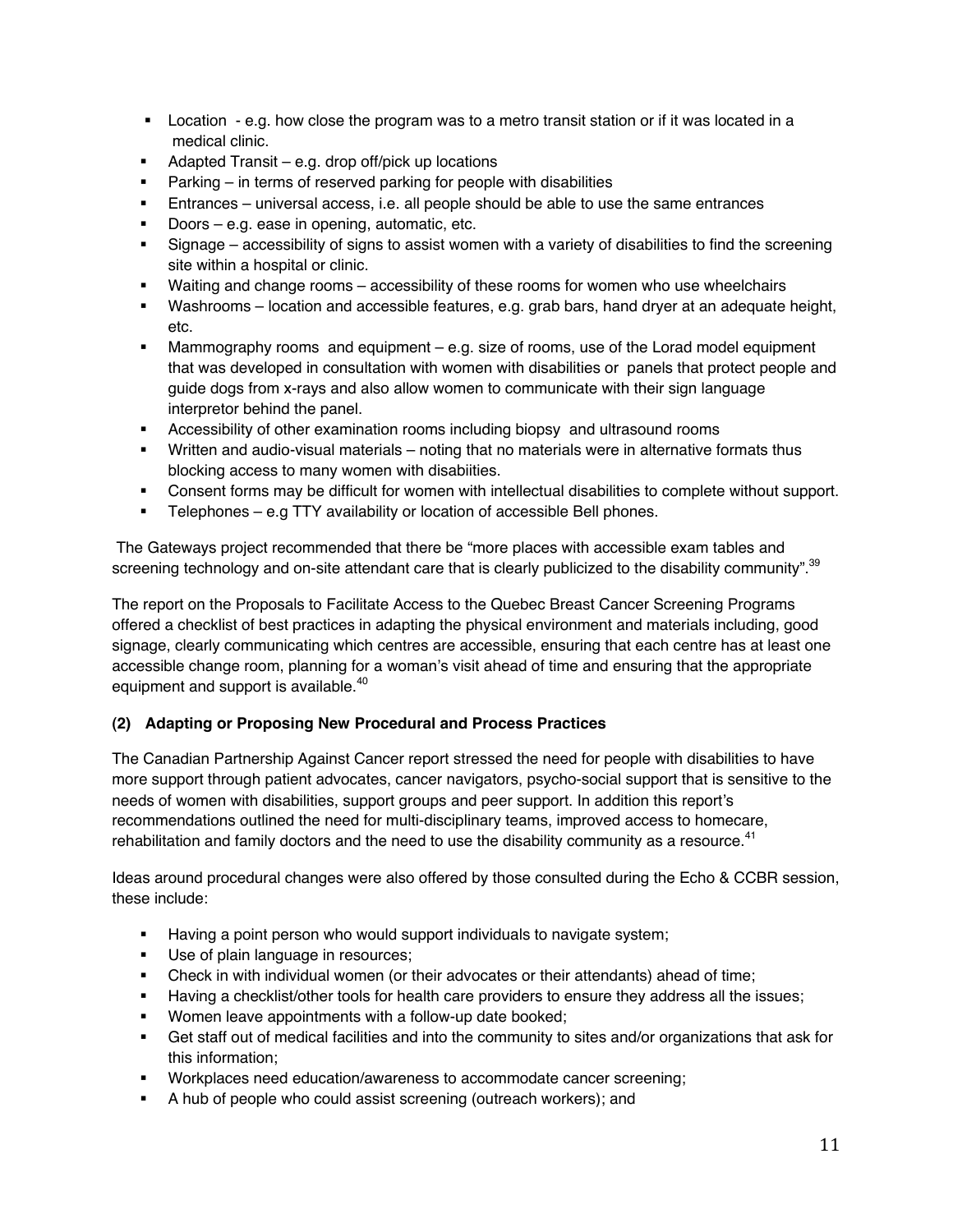**Breast screening should be part of an annual/periodic exam.**<sup>42</sup>

The Anne Johnson Health Station located in Toronto is an unique health care facility that has a specific focus on physical, atttitudinal and procedural access for people with disabilities. It was often cited in the literature as a good example or model of promising health care practice for women with disabiities. It was recommended that we examine, build on existing, and develop future models of care in terms of accessibility.43

The Canadian Breast Cancer Screening Initiative suggested that there needed to be a nationally accessibile repository of articles, reports, resources and tools that deal specifically withe issue of women with disabilities and breast cancer screening. An assessment guide for screening sites that outlines what a clinic can and cannot do in regards to meeting the needs of women with disabilities was also recommended as a useful procedural tool for screening venues.<sup>44</sup>

 The Montreal audit study shared information on how one technician found ways to serve women with disabilities:

She adapts the screening procedure so that women using wheelchairs could remain in their wheelchairs or she transferred them to a regular chair. This chair also could be used by women who could not stand for long periods of time. Also, the technician could assist women with disabilities who had "uncontrolled movements" (i.e. spasms etc.) or those who had difficulties remaining still. In this case, the technician could hold them forward for the duration of the mammogram. <sup>45</sup>

The Gateways project of the Greater Toronto Area also recommended that there be more personnel to "address disability-related needs and anxieties prior to the screening procedures" and that there be disability sensitivity training for health care professionals around "clear communication, compassionte behaviour and best practices."<sup>46</sup> Other process and procedural recommendations from this project included:47

- On-site health education sessions for women with disabilities on screening guidelines, procedures and body-specific strategies;
- Creating safe and positive spaces for women with disabilities from LGBTTQ, immigrant and racialized communities, low income and various ages;
- Provide patient-centred and integrated preventive cancer care that is less complicated to access for women with disabities.

The assessment of Quebec screening programs offered concrete recommendations on improving the process and procedures for women with disabilities. These included:<sup>48</sup>

 *Providing tools for designated centre personnel* – i.e. providing a checklist for information that should be provided at the time of booking appointments, systematically asking women if they have "special needs", keep information of women's needs on their screening records, include content on serving women with disabilities in relevant training modules and develop teaching materials specific to the needs of women with disabilities for screening staff.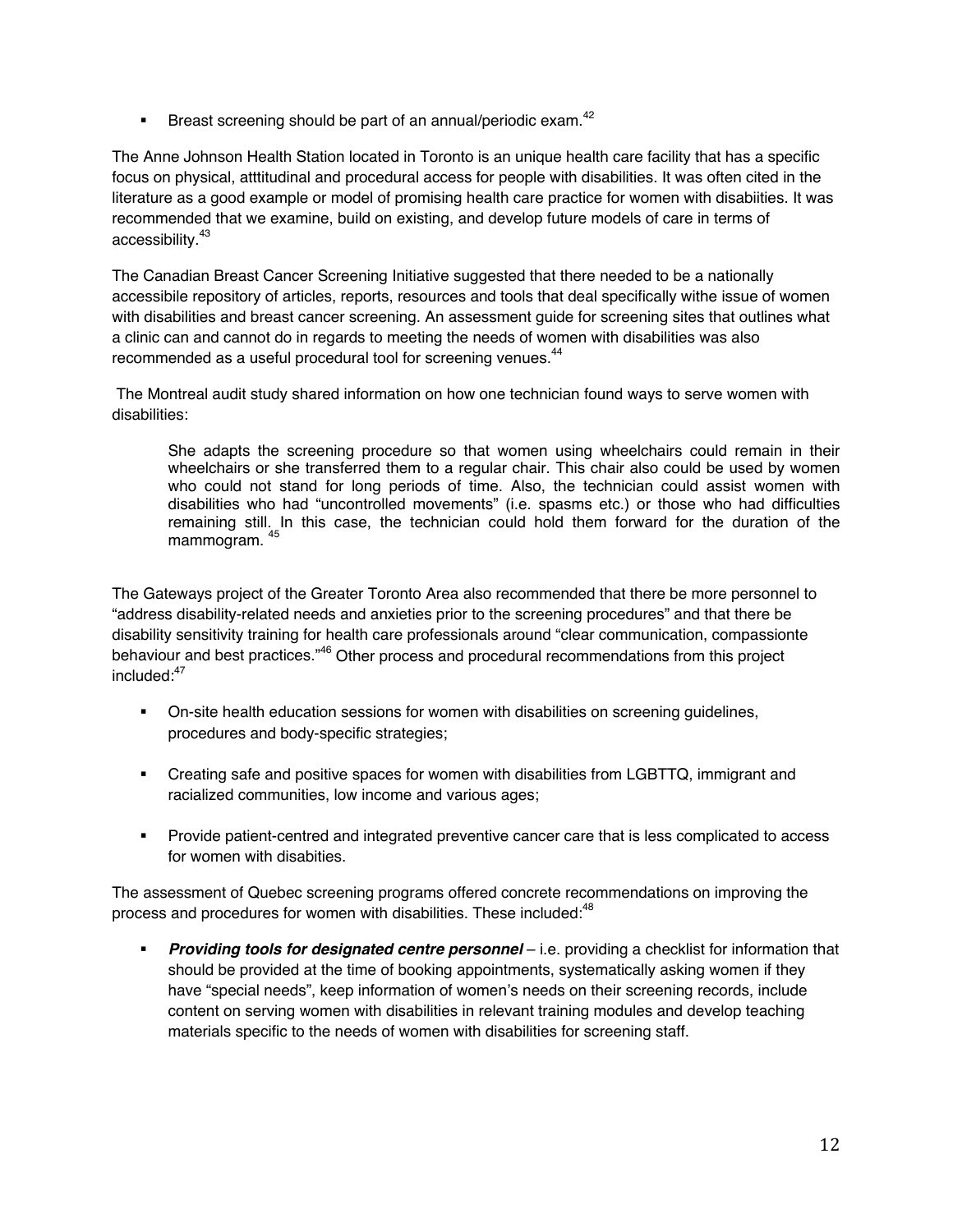**I** Identifying and disseminating best practices –e.g. Including questions that assess how a site provides service to women with disabilities in their service quality evaluations and examining best practice models for national applicability.

This Quebec study also emphasizes the important role physicians play in disseminating information. The report stressed that the screening process may require complex planning for women with disabilities in terms of transportation and arranging a support person.<sup>49</sup>

## **(3) Women-centred Disability Sensitivity Training for Health Care Providers**

The studies, which focused on women with cerebral palsy, mental health and older women with intellectual disabilities, all concluded that disability sensitive education for health care personnel was necessary in order to deliver more effective and positive breast cancer screening experiences for women with disabilities.<sup>50</sup>

The Proyecto Vision article that was directed to girls and young women with disabilities recommends nurturing adult women mentors for young women so that they are given the opportunity to talk about how to make their own medical decisions and help them better understand breast cancer prevention practices as they pertain to women with disabiities.  $51$ 

The Canadian Partnership Against Cancer states that "cancer care providers need greater knowledge about and better attitudes towards, people with disabilities"<sup>52</sup>

Echo/CCBR consultation participants identified a number of things health care professionals needed to know and/or needed to enact in their work environments:

- Training that focuses on attitudes for health care professionals, right from the start of the screening process;
- Health care providers have to be debunked of the myth that women with disabilities are not sexually active;
- Address the fears and hesitations that health care providers might have when serving women with disabilities;
- **Increased sensitivity and knowledge of health care providers about communicating with a range** of women, including those with low-literacy levels, who may be non-verbal, have aphasia, are non-English speaking or ESL/EAL 3
- A communications campaign with flyer-drops in relevant areas, posters in hospitals, clinics etc., email blasts to physicians, media coverage, a sensitivity video and/or use a spokesperson, i.e. a celebrity, someone credible with a disability;

 $\overline{a}$  $^3$  ESL - English as a Second Language is now being referred to as EAL – English as an Additional Language to better reflect the additive nature of learning another language. Please see *Diversity and Equity in Education English as an Additional Language*. Government of Manitoba at http://www.edu.gov.mb.ca/k12/cur/eal/terminology.pdf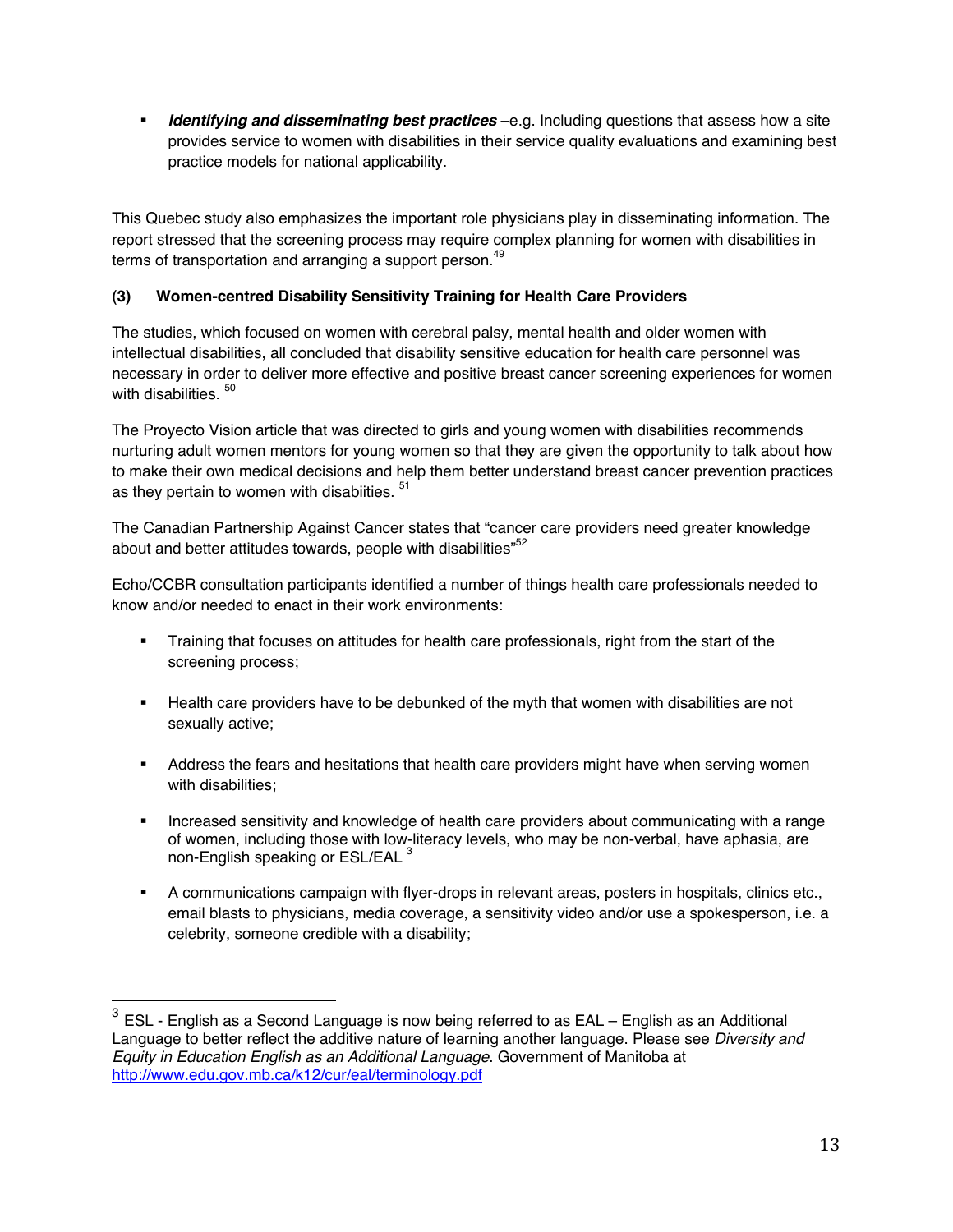- **Physicians need to look beyond the primary disability and explore other reasons for symptoms;** and
- **Bridging misconceptions between health care providers and clients/patients**<sup>4</sup>

The Gateways project emphasizes the importance of "postive attittudes and interpersonal styles of health providers" in creating a welcoming, less intimidating and safe environment. The women that they spoke to in this study really appreciated those health care providers who tried to get to know them and their particular health care needs and who discussed the pros and cons of treatment options.<sup>53</sup>

The Quebec project also asserted the need to "mobilize key players" which included the recommendations of; designating a person at the centre who is knowledgable and can bring resources to the screening program on the needs of women with disabilities, sensitivity training for health care personnel, emphasizing to physcians the importance of annual breast cancer screening for women with disabilities and provide physicians with strategies to assist women with disablities to participate in mammography screening.  $54$ 

# **(4) Outreach and Health/Breast Cancer Awareness & Promotion to Women with Disabilities**

The Canadian Breast Cancer Screening Initiative recommended educational/promotional resources that address the different needs of women in terms of "limitations" and intellectual disabilities.<sup>55</sup>

Echo/CCBR participants identified a number of things women with disabilities needed to know and outlined ways to reach women with disabilities:

- Women with disabilities need education about symptoms and what questions to ask of their doctors;
- **Assist women on how to find accessible health care clinics/services throughout the province,** especially outside of the Greater Toronto Area and any metropolitan urban centres;
- **Empower women to know how to care for their own health; and**
- Accessible web-based information is needed, e.g., The Centre for Independent Living Toronto's website lists accessible breast screening clinics.<sup>56</sup>

The Canadian Breast Cancer Screening Initiative also recommended communicating to women with disabilities regarding what kinds of accommodations and supports are in place and are not in place.<sup>57</sup>

The Gateways project recommended that there be "strategic health messaging with disability-positive images and specific information for women with disabilities to support self-advocacy in accessing screening".<sup>58</sup>

The Quebec study offered recommendations on "improving the screening program invitation" in ways that will improve access to, and increase women with disabilities participation in, breast cancer screening. These include:

- Highlight the information women need to retain;<br>■ Encourage women to mention any special need
- Encourage women to mention any special needs they might have when they make their appointments;

I  $4$  This section was adapted from Notes from  $\overline{\phantom{a}}$  Echo: Improving Women's Health in Ontario and The Centre for Community Based Research. (2011) *Knowledge Translation for Cancer Screening Projects*. Toronto: Echo/CCBR. Page 5-6.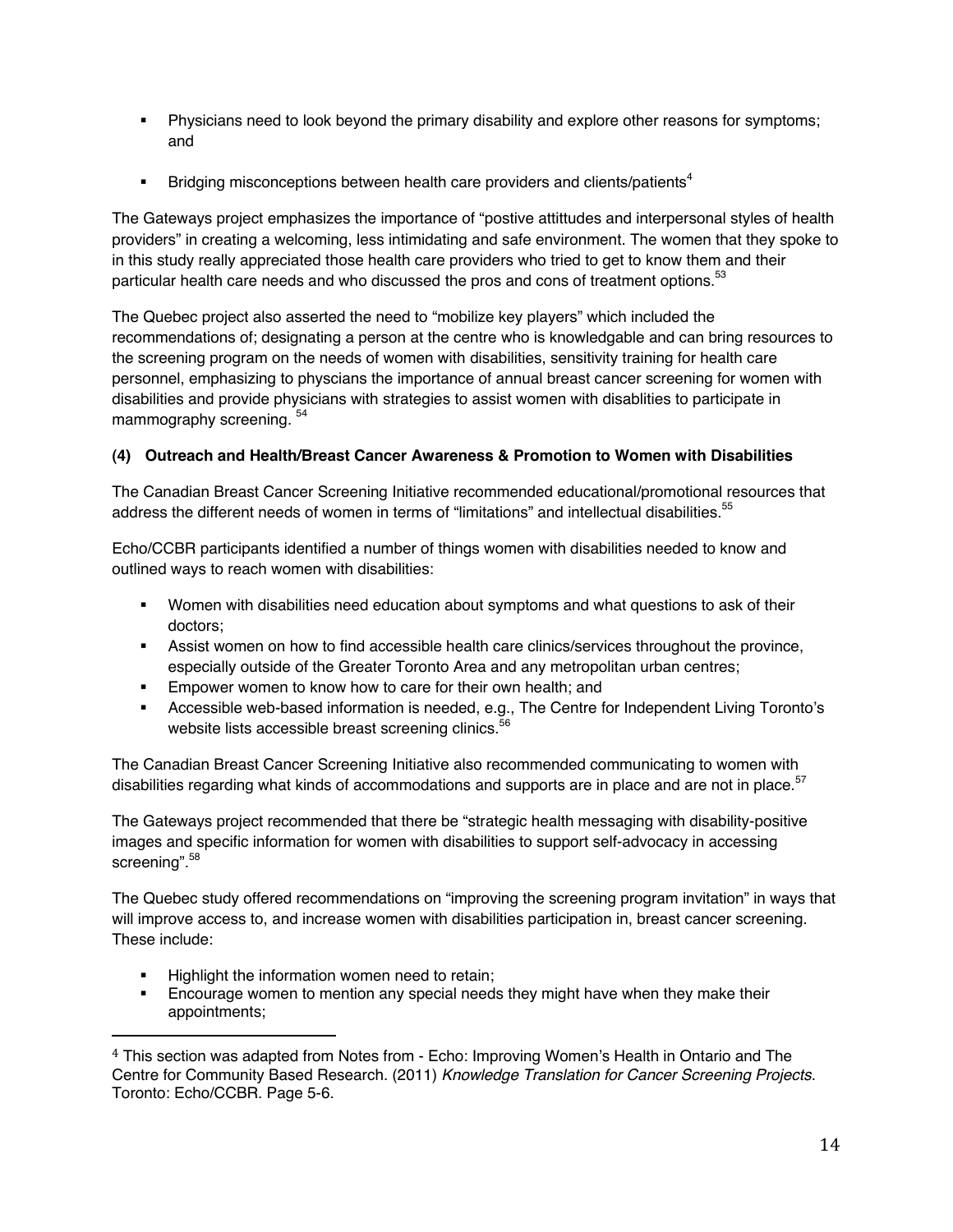- Encourage women with activity limitations to contact the regional service coordination centre to obtain additional information;
- Standardize program correspondence across all regions:
- **Incorporating the strategies considered most useful in terms of helping women understand and** make use of the information they are given;
- When sending out invitation letters, staple a list of regional screening centres to the letter;
- For each of these regions identify the sites and equipment available in terms of accessibility.<sup>59</sup>

This study also calls attention to the need to implement targeted outreach to women who live in residential care, for example women with intellectual disabilities, highlighting issues of "information access and the decision-making process with respect to screening mammography".<sup>60</sup>

#### **(5) Policy Recommendations/Reforms**

The Echo/CCBR consultation was unique in that it focused on advocacy in the area of policy reforms. A report on the consultation suggested that accessibility needed to be a key part of the accreditation of health care facilities and that "spot-checks on doctor's offices and facilities" should be conducted. In additon they discussed the need for the health care system to abide by and be accountable to the Accessibility for Ontarians with Disabilities (AODA) Act, which outlines clear accessibility standards for organizations.The report also suggested providing government incentives to reward facilities that incorporate an accessible design and approach. <sup>61</sup>

In addition, health care facility`s (such as health care centres, hospitals etc) policies should include supporting the provision of funding for accessible medical equipment and a process for phasing out old equipment and replacing it with new accessible models.<sup>62</sup>

The Canadian Breast Cancer Screening Initiative recommended that there be national guidelines/policies regarding cancer screening that include operational guidelines regarding access for women with disabilities for clinical staff, clinics and data collection.<sup>63</sup>

### **b. Resources & Training Materials**

The World Institute on Disability has developed a *Two-DVD Curriculum on Treating People with Disabilities*. This resource is designed to educate individuals and families about how to access health care and to educate health care providers about how to provide appropriate and accessible health care. 64 One DVD addresses access for people with intellectual disabilities and the other focuses on physical disabilities. The DVDs use interviews with individuals, health care providers, parents, and advocates to:

- Explore the views and experiences of people with disabilities and providers in establishing rapport and effective communication,
- Address cultural competence, access and communication issues which often arise in the clinic,
- Identify common myths and stereotypes which interfere with accurate assessment of patients,
- Explain barriers which result in disparities in health care delivery, including physical/architectural, communication, attitudinal and social/economic policy,
- **IDENTIFY 19 IDENTIFY 10 IDENTIFY 10 IDENTIFY 10 IDENTIFY AT ADDED** 10 IDENTIFY And The most common access and accommodation needs of adults with physical, sensory and communication disabilities, as required by the *Americans with Disabilities Act,* and explains feasible, cost-effective solutions,
- Clarify essential principles of quality care in treating people with disabilities. $65$

The DisAbled Women's Network of Ontario has posted a document entitled: *About Mammograms: A Woman's Guide* on their website.<sup>66</sup> It presents information on what mammograms are, how to go about scheduling a mammogram, what to expect, how to prepare for the procedure, and follow-up. While this generic information is useful to include on this website because efforts to share information to women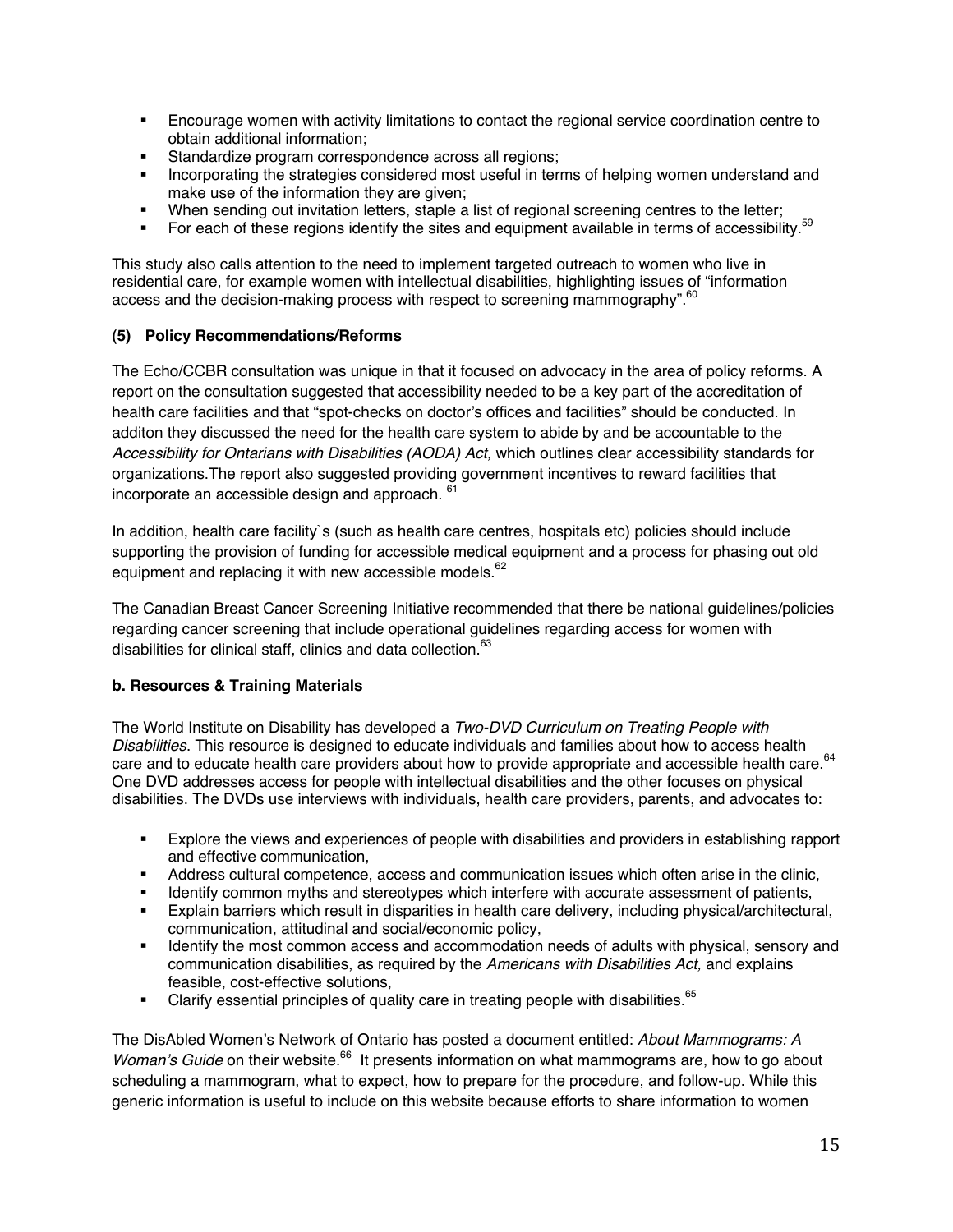with disabiities have been limited, this guide is not specifically targeted to women with disabilities and has only a symbolic reference to how the screening process might be different for women with disabilities.

An American organization called Breast Health Access for Women with Disabilities (BHAWD) has as its purpose to increase access to breast health information, screenings and early breast cancer detection for women with disabilities. The organization has developed a resource entitled *Mammography for Women*  with Disabilities": Training for the Mammography Technologist. This self learning resource was designed by technologists themselves to assist them in providing quality mammography service to women with disabilities. The manual educates mammography technologists on the need to undertake outreach and breast health promotion to women with disabilities. It also outlines the barriers women encounter in the screening process and offers solutions to remove those barriers, includingdescribing adapted positioning techniques, use of supportive equipment and ideas on effective communication strategies.<sup>67</sup> The BHAWD website offers access to a number of BHAWD specific resources as well as links to relevant American breast cancer organizations.

Disaboom is an American website that offers information and resources for people with disabilities. The site offers a guide entitled: *Accessible Mammogram Screening for Women with Disabilities* which outlines some of the barriers women have experienced in attempting to access breast cancer screening as well as a step by step guide on how to "Get a Great Mammogram Screening".<sup>68</sup>

The Centre for Independent Living Toronto's website has a list of accessible breast screening clinics in the Greater Toronto Area.<sup>5</sup> It would be useful to identify and compile this type of information to be included in a national resource.

The Action des femmes handicapées de Montréal<sup>6</sup> "Access to breast Cancer screening programs for women with disability" project also developed a manual and video based on their report. <sup>69</sup>

The Public Health Agency of Canada developed a compendium of best and promising practices for projects under their; "Engaging Seldom or Never Screened Women in Cancer Screening" program. This report includes a number of resources that were developed across the country to increase access to breast cancer screening for women with disabilities. These were:

- Plain language documents, videos and workshops developed by Alberta Health Services and Grace Women's Outreach Programs to support women with intellectual disabilities to make decisions about their health care.  $70$
- Online and plain language print resources developed by the Vocational and Rehabilitation Research Institute, Simply Health: The Breast  $-$  Health for Women project.  $71$
- This document also outlined the recommendation to implement a 2009 review of the 2006 Consensus Guidelines for Primary Health Care for Adults with Developmental Disabilities to help increase awareness and screening rates for cancers including breast cancer.<sup>72</sup> Revised guidelines were to be published in 2010 which also includes a training program and information

 5 Please see Centre for Independent Living Toronto's website at http://cilt.operitel.net/Documents%20of%20the%20CILT%20Website/Accessible%20ones.pdf

<sup>&</sup>lt;sup>6</sup> Please contact Action des femmes handicapées de Montréal for more information. Phone (514) 861- 6903 or Email: admin@afhm.org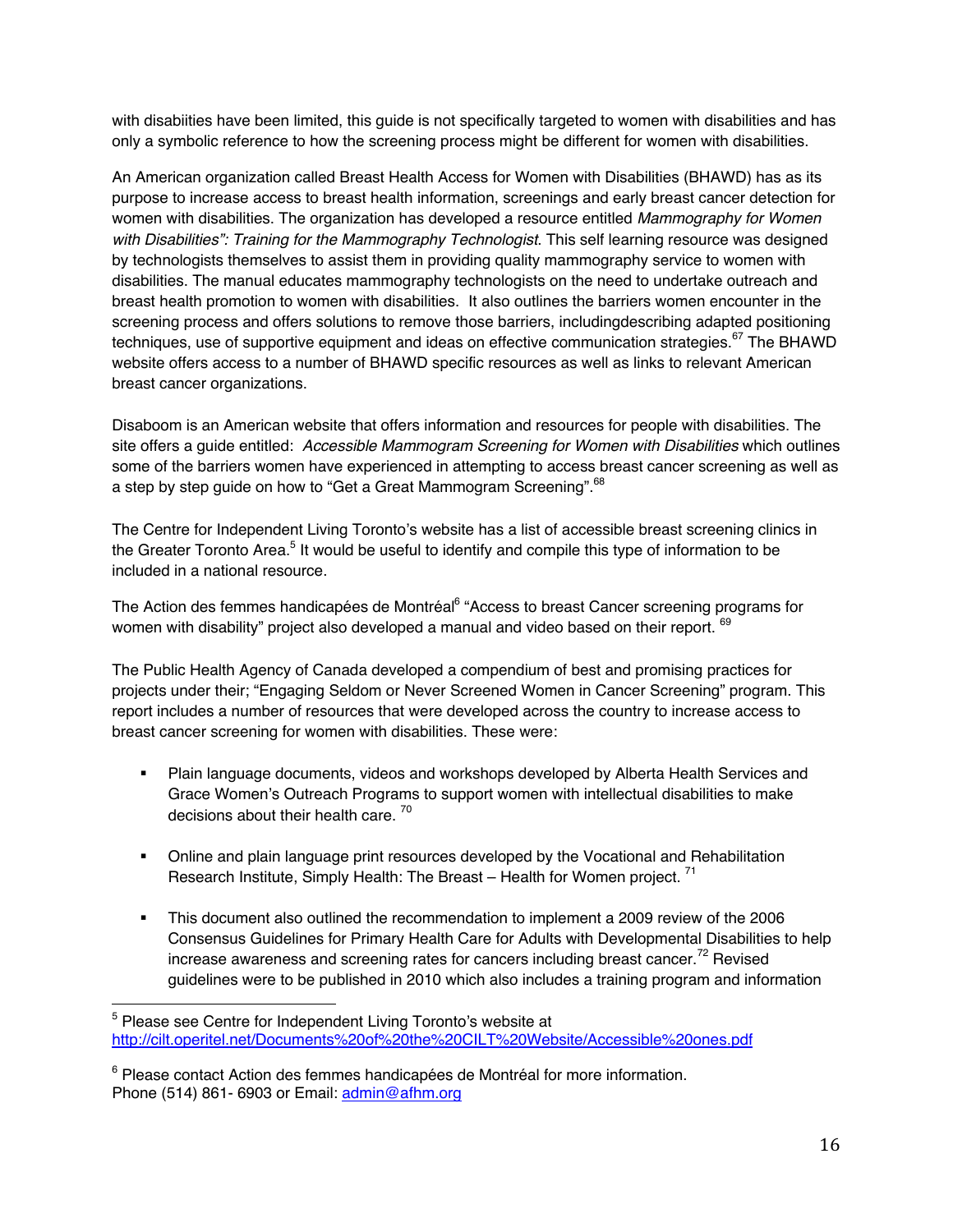and tools to support the implementation process. Reaction to these resources from healthcare providers and families were positive.73

- An eight-week group-based curriculum entitled "Women be Healthy" for women with "mild to moderate" intellectual disabilities that includes informant on health, exposure to the medical setting and coping and assertiveness training.<sup>74</sup>
- **The Female Sexuality Education Program developed by Surrey Place a community-based centre** in Toronto, is an abuse prevention program for women with intellectual disabilities which includes how to do breast self exams and info on pelvic exams.<sup>75</sup>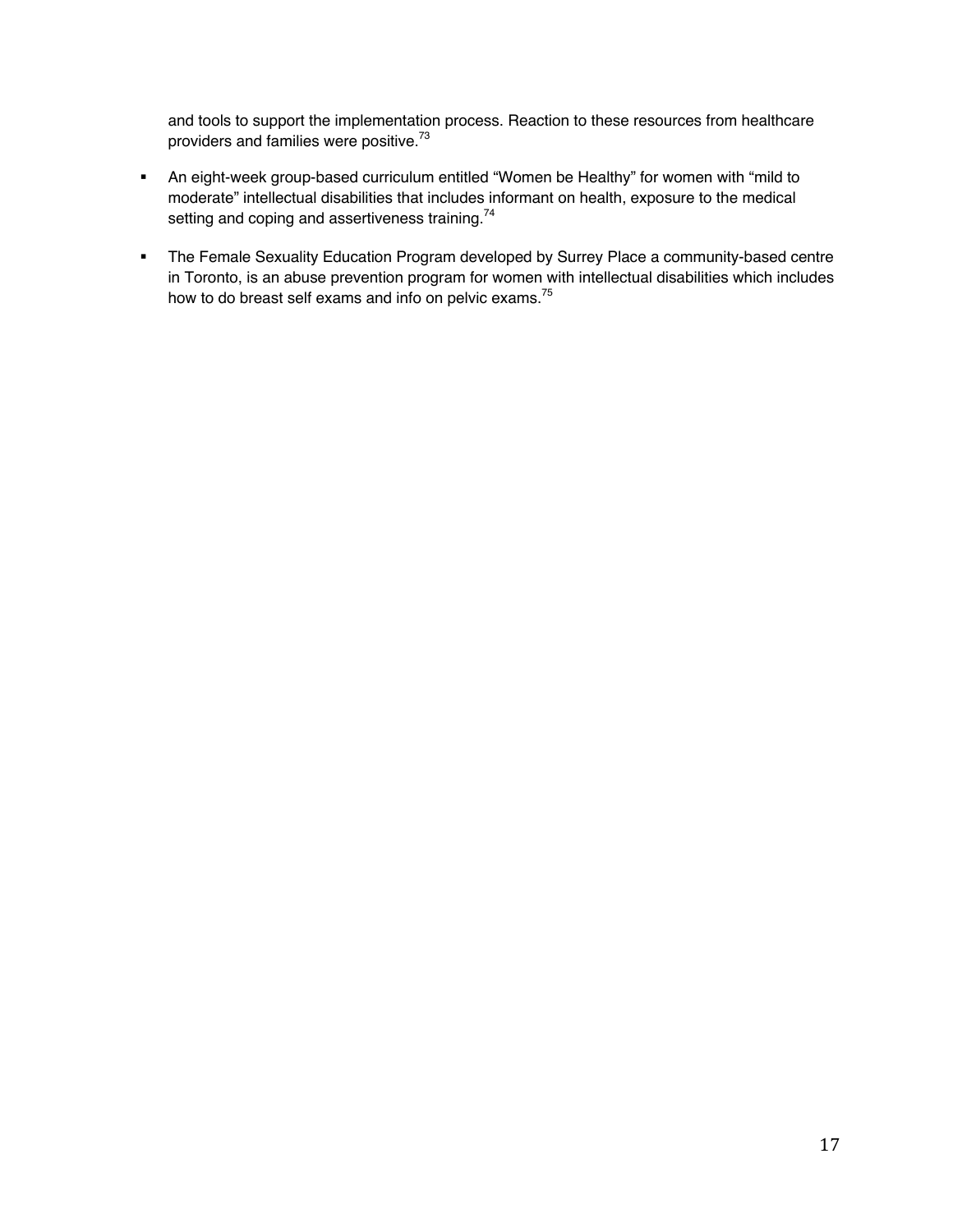# **Conclusion**

The social determinants of health relevant to women with disabilities such as poverty, lack of access to education and employment, lack of accessible and affordable housing, congregate living arrangements resulting in high stress levels and inadequate income supports, put women with disabilites at a significant risk of poor health, acquiring serious health conditions and having limited access to health promotion activities.

There has been little attempt to conduct effective outreach and health promotion strategies that are specifically targeted to women with disabilities, therefore current health promotion resources and campaigns are largely ineffective for women with disabilities. Disability-sensitive cancer prevention resource tools, training workshops and educational materials are minimal as they pertain to women with disabilities. This is evident in the literature despite the growing knowledge that people with disabilities particularly women, experience higher rates of specific types of cancer as well as face considerable barriers to accessing health care and maintaining good health. It is also evident that women with disabilities are less likely than women without disabilities to receive pelvic and mammogram exams on a regular basis and are thus at a higher risk for delayed diagnosis and poorer prognoses and survival rates.

We also saw that health care personnel either do not feel equipped and knowledgeable on how to treat women with disabilities and/or have negative attitudes, assumptions and stereotypes that hinder their ability to provide quality care to women with disabilities. Given the feedback from women with disabilities and health care providers that were consulted, provincial/territorial cancer care programs do not appear to be providing adequate and accessible health care, nor a focused outreach to women with disabilities.

When women with disabilities were commisioned to design, deliver and reflect on research that was conducted, information was comprehensive, rich in detail and specific about the actions that needed to be taken. Ideas and recommendations for addressing this issue fell into the following five categories; 1) Creating an accessible physical environment including architectural, equipment and materials, 2) Developing accessible procedures and processes, 3) Developing and delivering women-centred, disability sensitive training for breast cancer screening health care personnel, 4) Designing and implementing effective outreach and health promotion strategies targeted to women with disabilities and 5) Advocating for specific organizational and broader level government policy reforms.

Enough information has been generated to begin informing and reforming breast health education, breast cancer screening and treatment. Future efforts therefore should be focused on knowledge translation and mobilization, i.e. taking the detailed feedback that women with disabilities who were consulted provided, and developing tools, resources and strategies to implement them in ways that will make concrete changes.

The review of the literature highlights the need to target different audiences and implement various types of strategies, i.e. accessible facts sheets that provide information on the breast screening process for women with disabilities, the provision of disability sensitivity training for health care workers, or lobbying for accessibility as a key part of the accreditation of health care facilities. The ultimate goal of all strategies should be universal access to health promotion efforts and the breast cancer screening process. Therefore a comprehensive strategy that operates on multiple levels is needed. On the individual level that would mean working with women directly to increase knowledge, raise awareness and develop self-advocacy skills. At the community level this would involve mobilizing, educating, and empowering the local community and community based health care supports around the inclusion of women with disabilities. Lastly on the broader policy level, a strategy would have to challenge and work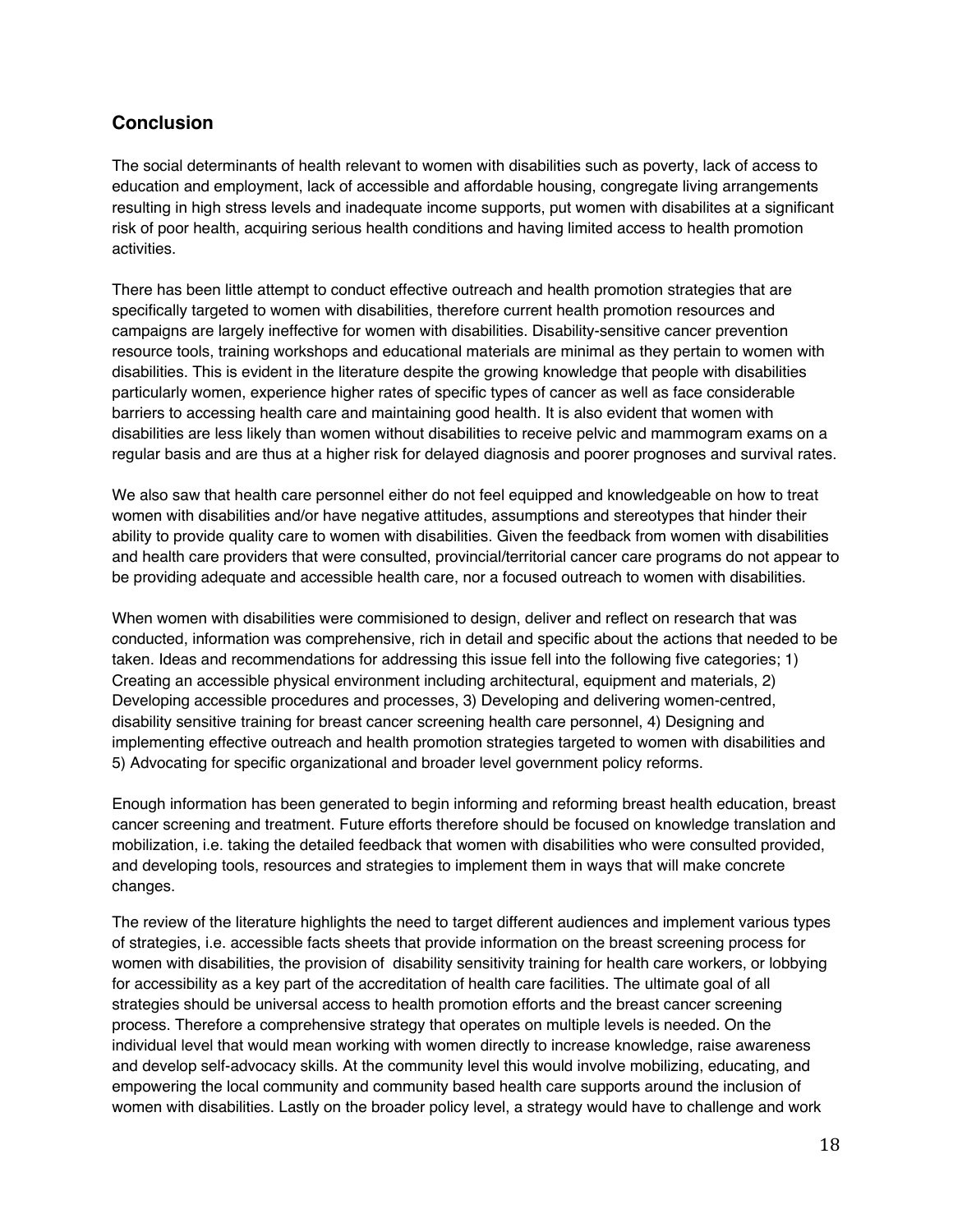towards the reform of policies that would increase access for women with disabilities to proper breast health care.

The information, promising practices and minimal tools and resources that were identified in this environemental scan can be mobilized through a pan-Canadian community development strategy that would be rooted in local communities with the aim of both reaching women with disabilities and front-line workers directly and bringing these learnings to the provincial/territorial and national levels in a way that can influence policy makers. The most important building block of change is the recognition of lived experience and expertise, i.e. that those most affected lead the way in defining the issue and identifying solutions. As both the Montreal and Greater Toronto Area projects articulated:

".. we have forefronted disabled women's expertise about their own bodies and experiences". <sup>76</sup>

"the voice of the individual living a specific situation is the best situated to identify and represent their reality at a given moment.  $77$ 

With a few exceptions, the majority of work focused on women with mobility or physical disabilities. DAWN-RAFH Canada could not limit this review to physical disability given that we are an organization for all women with disabilities recognizing the importance of understanding the intersection of various experiences of marginalization (e.g. race, ethnicity, class, age, sexual identity, rural/northern, etc..) including the reality of multiple disabilities for many women. It is within this framework of inclusion for ALL women with disabilities that we would like to see work in the area of breast cancer screening proceed.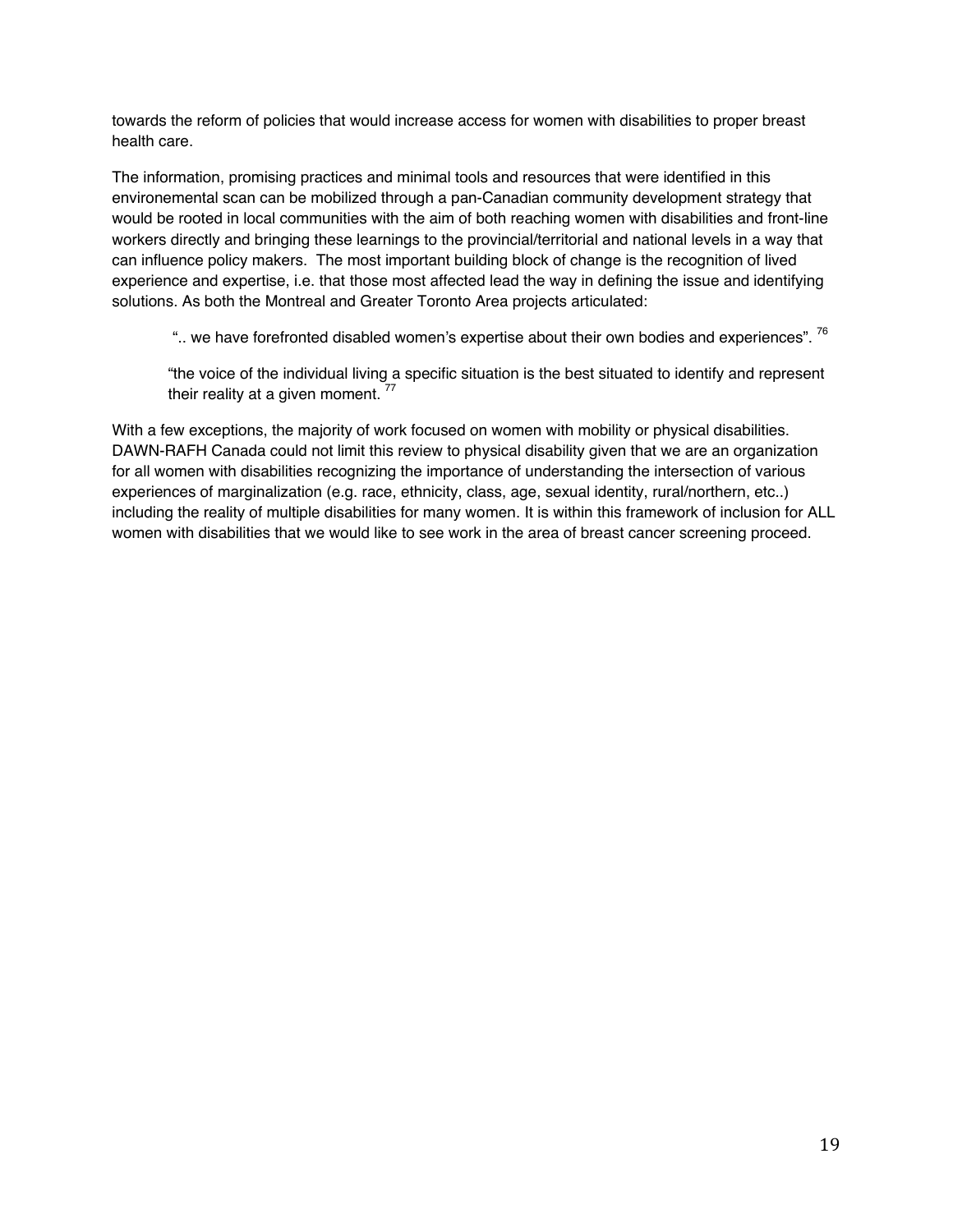# **Endnotes**

2Centre for Community-Based Research http://www.communitybasedresearch.ca/Page/View/CBR\_definition.html

<sup>3</sup> U.S. Department of Health and Human Services. (2002). *Closing the Gap: A National Blueprint to Improve the Health of Persons with Mental Retardation - Report of the Surgeon General's Conference on Health Disparities and Mental Retardation* Rockville: Public Health Service. Office of the Surgeon General.

4 McColl, Mary Anne , Jarzynowska, A., Shortt, S.E.D. (2010). *Unmet Health Care Needs of People with Disabilities: Population Level Evidence.* Routledge – Taylor & Francis Group and Disability & Society. Vol.25. No.2. March 2010. 205-218.

5 Ouellette-Kuntz, H. (2005). *Understanding health disparities and inequalities faced by individuals with intellectual disabilities* [Electronic version]. Journal of Applied Research in Intellectual Disabilities*, 18,*  113–121.

<sup>6</sup> Disaboom Health Team (2011). *Breast Cancer and People with Disabilities: A Deadly Combination*. Disaboom. www.disaboom.com.

<sup>7</sup> Sullivan, S.G., Hussain, R., Threlfall, T., Bittles, A.H. (2004) *The Incidences of Cancer in People with Intellectual Disabilities*. Perth Australia: Centre for Human Genetics, Edith Cowan University.

8 Ouellette-Kuntz, H. (2005). *Understanding health disparities and inequalities faced by individuals with intellectual disabilities* [Electronic version]. Journal of Applied Research in Intellectual Disabilities*, 18,*  113–121.

9 Ouellette-Kuntz, H. (2005). *Understanding health disparities and inequalities faced by individuals with intellectual disabilities* [Electronic version]. Journal of Applied Research in Intellectual Disabilities*, 18,*  113–121.

<sup>10</sup> Rimmer, James H. (2005) *Health Promotion for People with Disabilities: The Emerging Paradigm Shift From Disability Prevention to Prevention of Secondary Conditions*. Chicago: The National Center on Physical Activity and Disability.

11 Nosek, M.A. and Howland, C.A. (1997*) "Breast and Cervical Cancer Screening Among Women with Physical Disabilities"* Elsevier Inc - Archives of Physical Medicine and Rehabilitation. Volume 78, Issue 12, Supplement 5, Pages S39-S44.

<sup>12</sup> Proyecto Vision – A Billingual Site for Youth with Disabilities. http://www.proyectovision.net.

<sup>13</sup> Proyecto Vision – A Billingual Site for Youth with Disabilities. http://www.proyectovision.net.

 $\frac{1}{4}$ <sup>1</sup> Sutherland, Mariette (February 2009) *Summary of Proceedings: Canadian Breast Cancer Screening Initiative Underserved Populations Working Group Reaching all women: Sharing and building on evidence informed practice to meet underserved women's needs*. Crowne Plaza, Ottawa, November 16 & 17, 2009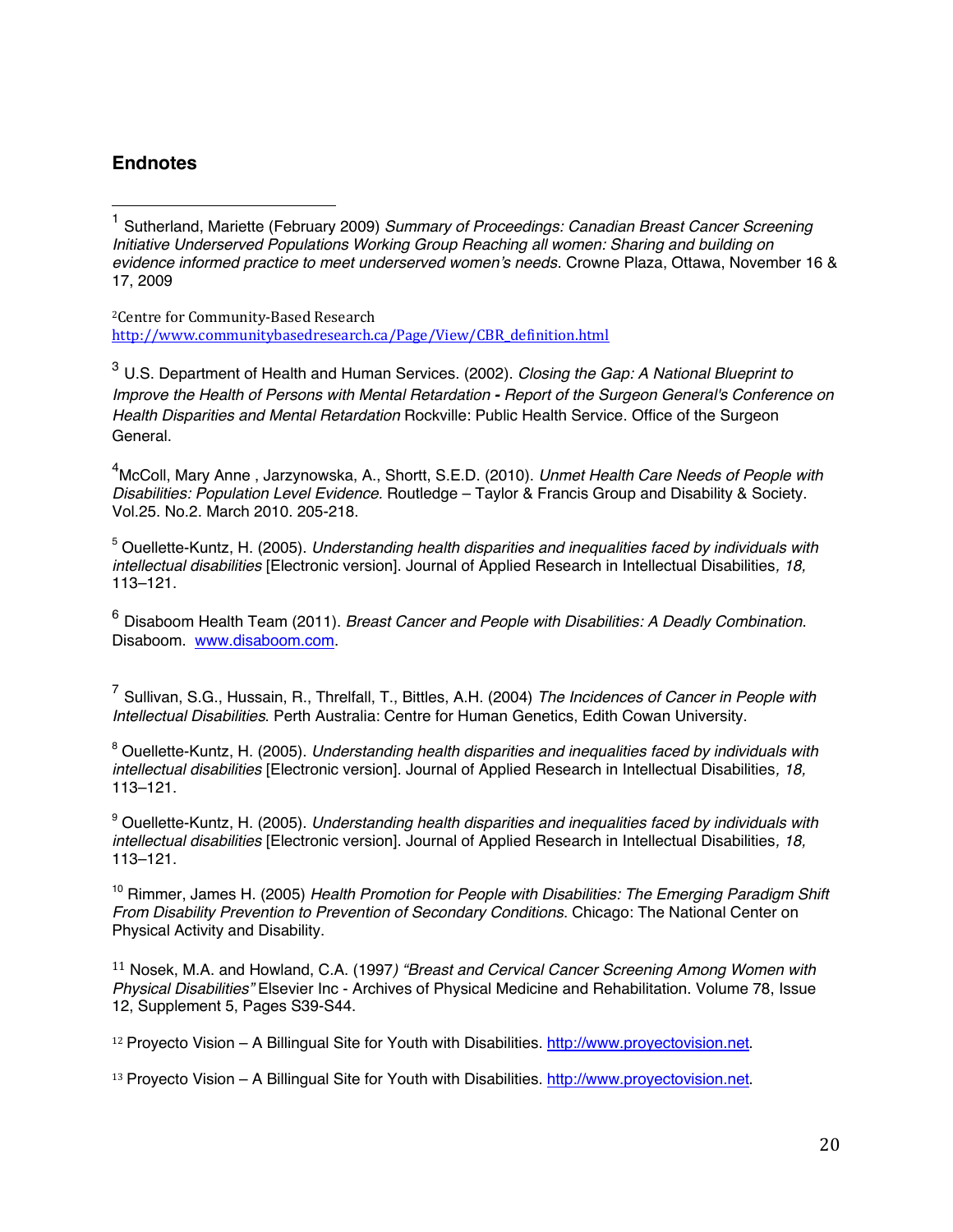14 Proyecto Vision – A Billingual Site for Youth with Disabilities. http://www.proyectovision.net.

<sup>15</sup> Verger P, Aulagnier M, Souville M, Ravaud JF, Lussault PY, Garnier JP, Paraponaris A. (February 2005) *Women with disabilities: general practitioners and breast cancer screening* Inserm Research Unit 379, Marseille, France. Am J Prev Med. Feb;28(2):215-20.

 $16$  Owen, C., Jessie, D., & De Vries Robbe, M. (2002). Barriers to cancer screening amongst women with mental health problems*. Health Care for Women International*, *23*(6-7), 561- 566.

 $17$  Davies, N., & Duff, M. (2001). Breast cancer screening for older women with intellectual disability living in community group homes*. Journal of Intellectual Disability Research*, *45*(3), 253-257.

<sup>18</sup> Poulos, A. E., Balandin, S., Llewellyn, G., & Dew, A. H. (2006). Women with cerebral palsy and breast cancer screening by mammography*. Archives of Physical Medicine and Rehabilitation*, *87*(2), 304-307.

19 Annable, Gary, Stienstra, Deborah, Chochinov, Harvey Max (2010) *Addressing Disability in Cancer Care*. Canadian Partnership Against Cancer: Cancer Journey Action Group.

20 Annable, Gary, Stienstra, Deborah, Chochinov, Harvey Max (2010) *Addressing Disability in Cancer Care*. Canadian Partnership Against Cancer: Cancer Journey Action Group, v.

21 Annable, Gary, Stienstra, Deborah, Chochinov, Harvey Max (2010) *Addressing Disability in Cancer Care*. Canadian Partnership Against Cancer: Cancer Journey Action Group.

22 Proulx, R, Lemetayer, F, Mercier, C, Jutras, S & Major (2009) *Proposals to Facilitate Access to Quebec Breast Cancer Screening Program for Women with Actiity Limitations*. Centre de réadaptation en déficience intellectuelle Gabrielle-Major, Centre de réadaptation Lisette-Dupras and Centre de réadaptation de l'Ouest de Montréal.

23 Proulx, R, Lemetayer, F, Mercier, C, Jutras, S & Major (2009) *Proposals to Facilitate Access to Quebec Breast Cancer Screening Program for Women with Actiity Limitations*. Centre de réadaptation en déficience intellectuelle Gabrielle-Major, Centre de réadaptation Lisette-Dupras and Centre de réadaptation de l'Ouest de Montréal.9.

24 Proulx, R, Lemetayer, F, Mercier, C, Jutras, S & Major (2009) *Proposals to Facilitate Access to Quebec Breast Cancer Screening Program for Women with Actiity Limitations*. Centre de réadaptation en déficience intellectuelle Gabrielle-Major, Centre de réadaptation Lisette-Dupras and Centre de réadaptation de l'Ouest de Montréal.13.

25 Barile, M. (2004). *Access to breast cancer screening programs for women with disabilities*. Montréal, Qc: Action des femmes handicapées de Montréal et l'Équipe Cancer de la Direction de santé publique-Montréal-Centre.

26 Devaney, Julie, Seto, Lisa, Barry, Nancy, Odette, Fran, Muraca, Linda, Fernando, Sharmini, Chandani, Samira and Angus, Jan(2009)'Navigating healthcare: gateways to cancer screening',Disability & Society,24:6,739 — 751

27 Barile, M. (2004). *Access to breast cancer screening programs for women with disabilities*. Montréal, Qc: Action des femmes handicapées de Montréal et l'Équipe Cancer de la Direction de santé publique-Montréal-Centre. 10.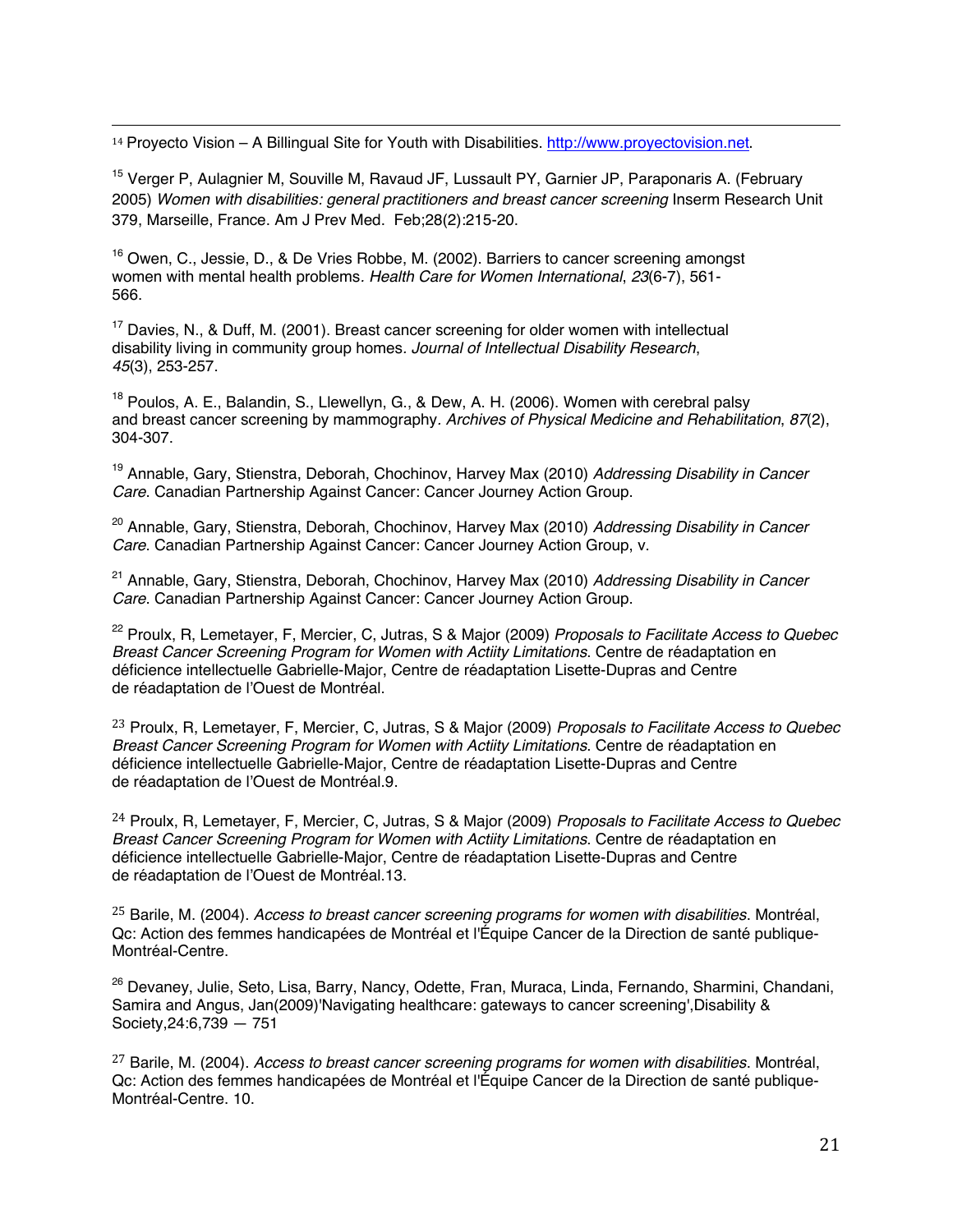<sup>28</sup> Barile, M. (2004). *Access to breast cancer screening programs for women with disabilities*. Montréal, Qc: Action des femmes handicapées de Montréal et l'Équipe Cancer de la Direction de santé publique-Montréal-Centre.29-30.

1

<sup>29</sup> Devaney, Julie, Seto, Lisa, Barry, Nancy, Odette, Fran, Muraca, Linda, Fernando, Sharmini, Chandani, Samira and Angus, Jan(2009)'Navigating healthcare: gateways to cancer screening',Disability & Society,24:6,739 — 751. 27.

30 Devaney, Julie, Seto, Lisa, Barry, Nancy, Odette, Fran, Muraca, Linda, Fernando, Sharmini, Chandani, Samira and Angus, Jan(2009)'Navigating healthcare: gateways to cancer screening',Disability & Society,24:6,739 — 751. 3.

<sup>31</sup> Devaney, Julie, Seto, Lisa, Barry, Nancy, Odette, Fran, Muraca, Linda, Fernando, Sharmini, Chandani, Samira and Angus, Jan(2009)'Navigating healthcare: gateways to cancer screening',Disability & Society,24:6,739 — 751. 20.

32 Devaney, Julie, Seto, Lisa, Barry, Nancy, Odette, Fran, Muraca, Linda, Fernando, Sharmini, Chandani, Samira and Angus, Jan(2009)'Navigating healthcare: gateways to cancer screening',Disability & Society,24:6,739 — 751. 18.

<sup>33</sup> Devaney, Julie, Seto, Lisa, Barry, Nancy, Odette, Fran, Muraca, Linda, Fernando, Sharmini, Chandani, Samira and Angus, Jan (2009) '*Navigating healthcare: gateways to cancer screening'*, *Disability & Society,*24:6,739 — 751. 19.

34 Echo: Improving Women's Health in Ontario and The Centre for Community Based Research. (2011) *Knowledge Translation for Cancer Screening Projects*. Toronto: Echo/CCBR.

35 Owen, C., Jessie, D., & De Vries Robbe, M. (2002). Barriers to cancer screening amongst women with mental health problems*. Health Care for Women International*, *23*(6-7), 561- 566.

<sup>36</sup> Annable, Gary, Stienstra, Deborah, Chochinov, Harvey Max (2010) *Addressing Disability in Cancer Care*. Canadian Partnership Against Cancer: Cancer Journey Action Group. Vii.

 $37$  Echo: Improving Women's Health in Ontario and The Centre for Community Based Research. (2011) *Knowledge Translation for Cancer Screening Projects*. Toronto: Echo/CCBR.5-6.

<sup>38</sup> Barile, M. (2004). *Access to breast cancer screening programs for women with disabilities*. Montréal, Qc: Action des femmes handicapées de Montréal et l'Équipe Cancer de la Direction de santé publique-Montréal-Centre.19-28.

<sup>39</sup> Devaney, Julie, Seto, Lisa, Barry, Nancy, Odette, Fran, Muraca, Linda, Fernando, Sharmini, Chandani, Samira and Angus, Jan(2009)'Navigating healthcare: gateways to cancer screening',Disability & Society,24:6,739 — 751. 25.

40 Proulx, R, Lemetayer, F, Mercier, C, Jutras, S & Major (2009) *Proposals to Facilitate Access to Quebec Breast Cancer Screening Program for Women with Actiity Limitations*. Centre de réadaptation en déficience intellectuelle Gabrielle-Major, Centre de réadaptation Lisette-Dupras and Centre de réadaptation de l'Ouest de Montréal.19.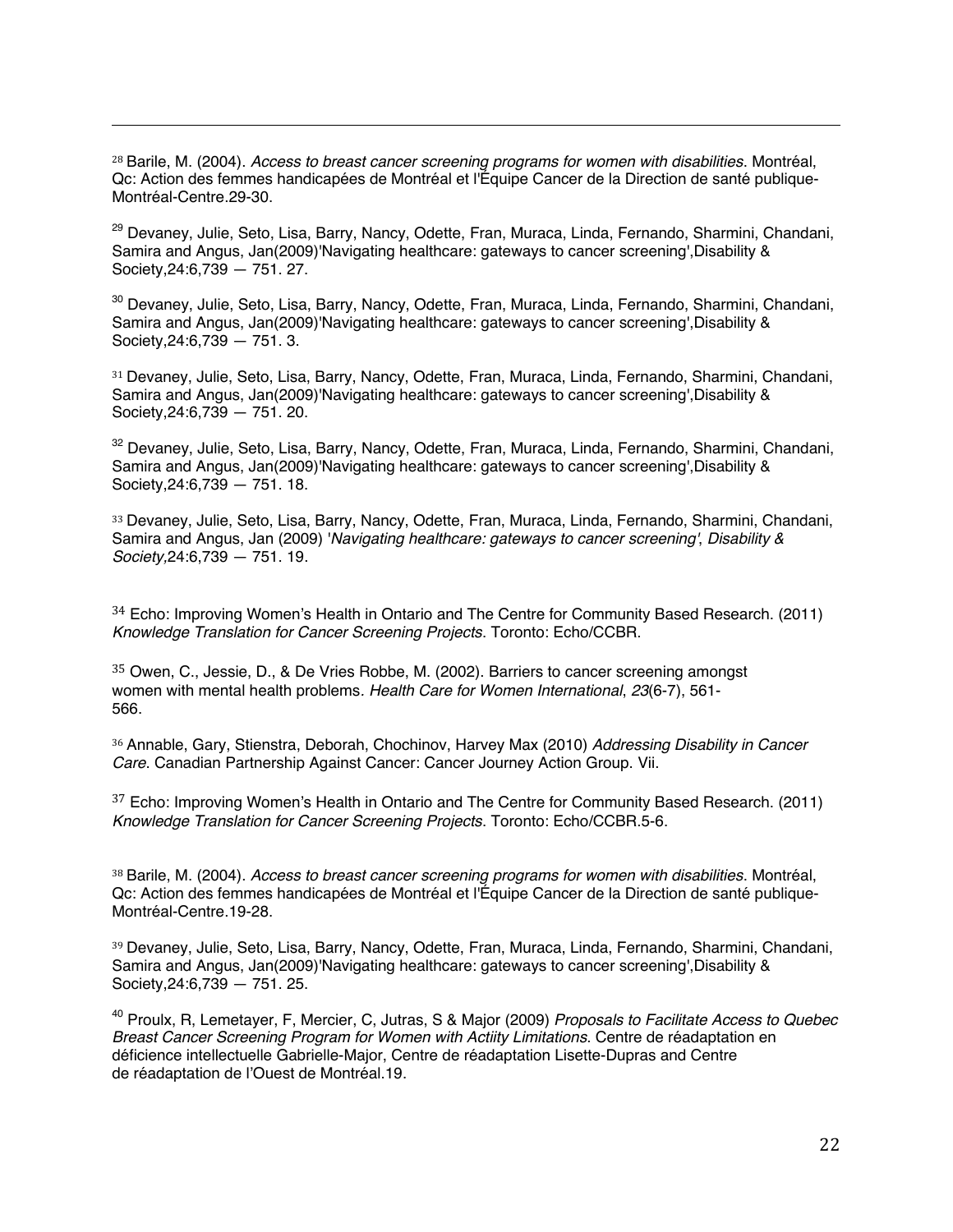41 Annable, Gary, Stienstra, Deborah, Chochinov, Harvey Max (2010) *Addressing Disability in Cancer Care*. Canadian Partnership Against Cancer: Cancer Journey Action Group. vii.

42 Echo: Improving Women's Health in Ontario and The Centre for Community Based Research. (2011) *Knowledge Translation for Cancer Screening Projects*. Toronto: Echo/CCBR.5-6.

43 Echo: Improving Women's Health in Ontario and The Centre for Community Based Research. (2011) *Knowledge Translation for Cancer Screening Projects*. Toronto: Echo/CCBR.8.

<sup>44</sup> Canadian Breast Cancer Screening Initiative Underserved Populations Working Group. (2010) *Reaching all women: Sharing and byuidig on evidence informed practice to meet underserved women's needs*.

<sup>45</sup> Barile, M. (2004). *Access to breast cancer screening programs for women with disabilities*. Montréal, Qc: Action des femmes handicapées de Montréal et l'Équipe Cancer de la Direction de santé publique-Montréal-Centre.28.

<sup>46</sup> Devaney, Julie, Seto, Lisa, Barry, Nancy, Odette, Fran, Muraca, Linda, Fernando, Sharmini, Chandani, Samira and Angus, Jan(2009)'Navigating healthcare: gateways to cancer screening',Disability & Society,24:6,739 — 751. 26.

<sup>47</sup> Devaney, Julie, Seto, Lisa, Barry, Nancy, Odette, Fran, Muraca, Linda, Fernando, Sharmini, Chandani, Samira and Angus, Jan(2009)'Navigating healthcare: gateways to cancer screening',Disability & Society,24:6,739 — 751. 26.

48 Proulx, R, Lemetayer, F, Mercier, C, Jutras, S & Major (2009) *Proposals to Facilitate Access to Quebec Breast Cancer Screening Program for Women with Actiity Limitations*. Centre de réadaptation en déficience intellectuelle Gabrielle-Major, Centre de réadaptation Lisette-Dupras and Centre de réadaptation de l'Ouest de Montréal.19.

49 Proulx, R, Lemetayer, F, Mercier, C, Jutras, S & Major (2009) *Proposals to Facilitate Access to Quebec Breast Cancer Screening Program for Women with Actiity Limitations*. Centre de réadaptation en déficience intellectuelle Gabrielle-Major, Centre de réadaptation Lisette-Dupras and Centre de réadaptation de l'Ouest de Montréal.13.

50 Owen, C., Jessie, D., & De Vries Robbe, M. (2002). Barriers to cancer screening amongst women with mental health problems*. Health Care for Women International*, *23*(6-7), 561- 566.

<sup>50</sup> Davies, N., & Duff, M. (2001). Breast cancer screening for older women with intellectual disability living in community group homes*. Journal of Intellectual Disability Research*, *45*(3), 253-257.

50 Poulos, A. E., Balandin, S., Llewellyn, G., & Dew, A. H. (2006). Women with cerebral palsy and breast cancer screening by mammography*. Archives of Physical Medicine and Rehabilitation*, *87*(2), 304-307.

<sup>51</sup> Proyecto Vision – A Billingual Site for Youth with Disabilities http://www.proyectovision.net.

52 Annable, Gary, Stienstra, Deborah, Chochinov, Harvey Max (2010) *Addressing Disability in Cancer Care*. Canadian Partnership Against Cancer: Cancer Journey Action Group. viii.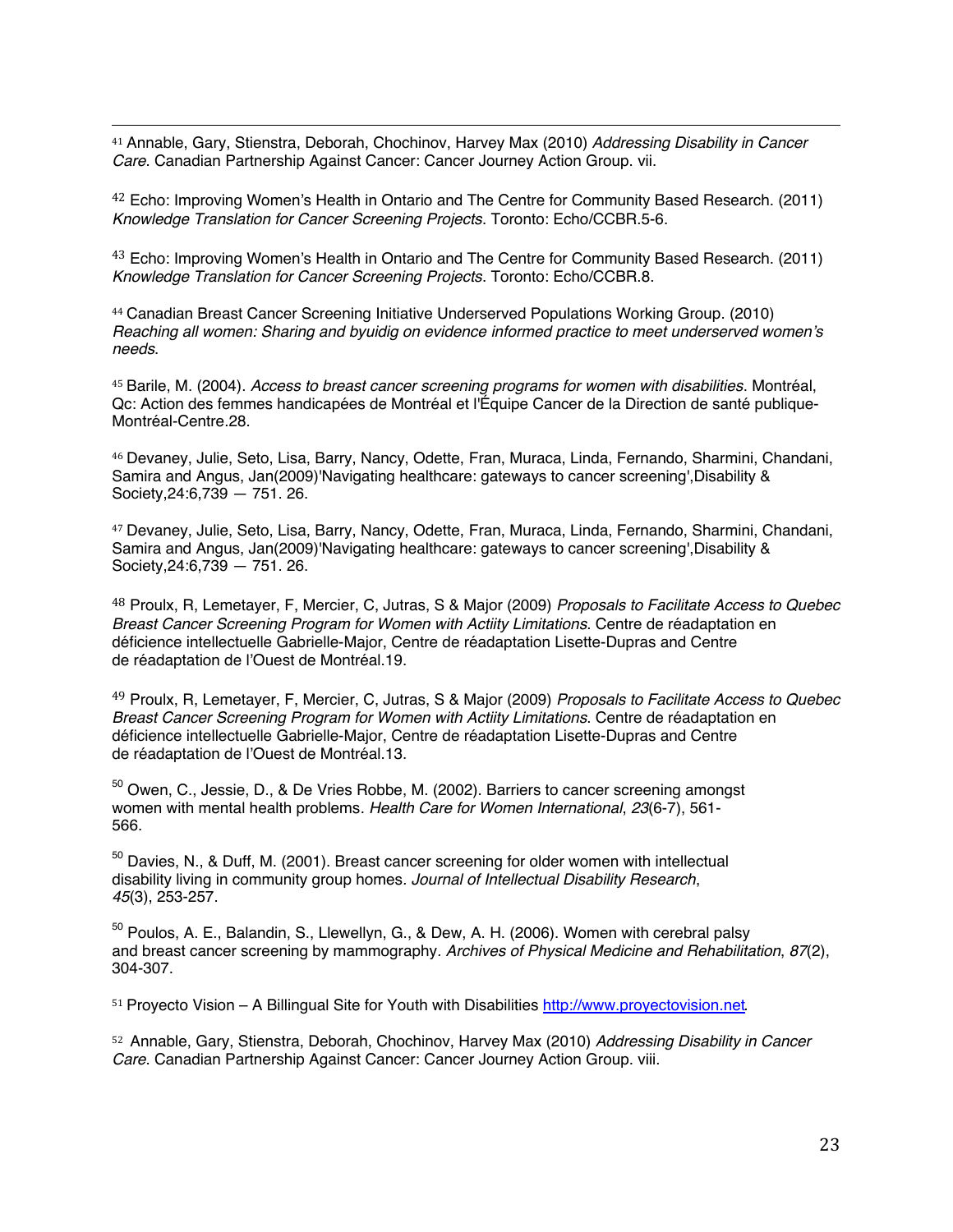53 Devaney, Julie, Seto, Lisa, Barry, Nancy, Odette, Fran, Muraca, Linda, Fernando, Sharmini, Chandani, Samira and Angus, Jan(2009)'Navigating healthcare: gateways to cancer screening',Disability & Society,24:6,739 — 751. 24.

54 Proulx, R, Lemetayer, F, Mercier, C, Jutras, S & Major (2009) *Proposals to Facilitate Access to Quebec Breast Cancer Screening Program for Women with Actiity Limitations*. Centre de réadaptation en déficience intellectuelle Gabrielle-Major, Centre de réadaptation Lisette-Dupras and Centre de réadaptation de l'Ouest de Montréal.19.

<sup>55</sup> Canadian Breast Cancer Screening Initiative Underserved Populations Working Group. (2010) *Reaching all women: Sharing and byuidig on evidence informed practice to meet underserved women's needs*.

56 Echo: Improving Women's Health in Ontario and The Centre for Community Based Research. (2011) *Knowledge Translation for Cancer Screening Projects*. Toronto: Echo/CCBR.5-6.

<sup>57</sup> Canadian Breast Cancer Screening Initiative Underserved Populations Working Group. (2010) *Reaching all women: Sharing and byuidig on evidence informed practice to meet underserved women's needs*.13.

<sup>58</sup> Devaney, Julie, Seto, Lisa, Barry, Nancy, Odette, Fran, Muraca, Linda, Fernando, Sharmini, Chandani, Samira and Angus, Jan(2009)'Navigating healthcare: gateways to cancer screening',Disability & Society,24:6,739 — 751. 25.

59 Proulx, R, Lemetayer, F, Mercier, C, Jutras, S & Major (2009) *Proposals to Facilitate Access to Quebec Breast Cancer Screening Program for Women with Actiity Limitations*. Centre de réadaptation en déficience intellectuelle Gabrielle-Major, Centre de réadaptation Lisette-Dupras and Centre de réadaptation de l'Ouest de Montréal.5.

60 Proulx, R, Lemetayer, F, Mercier, C, Jutras, S & Major (2009) *Proposals to Facilitate Access to Quebec Breast Cancer Screening Program for Women with Actiity Limitations*. Centre de réadaptation en déficience intellectuelle Gabrielle-Major, Centre de réadaptation Lisette-Dupras and Centre de réadaptation de l'Ouest de Montréal.13.

 $61$  Echo: Improving Women's Health in Ontario and The Centre for Community Based Research. (2011) *Knowledge Translation for Cancer Screening Projects*. Toronto: Echo/CCBR.5-6.

62 Echo: Improving Women's Health in Ontario and The Centre for Community Based Research. (2011) *Knowledge Translation for Cancer Screening Projects*. Toronto: Echo/CCBR.8.

<sup>63</sup> Canadian Breast Cancer Screening Initiative Underserved Populations Working Group. (2010) *Reaching all women: Sharing and byuidig on evidence informed practice to meet underserved women's needs*.

64 World Disability Organization.(2008) *Access to Medical Care: Two DVD Curriculum on Treating People with Disabilities*. http://wid.org/access-to-health-care/health-access-and-long-term-services/access-tomedical-care-adults-with-physical-disabilities

65 World Disability Organization.(2008) *Access to Medical Care: Two DVD Curriculum on Treating People with Disabilities*. http://wid.org/access-to-health-care/health-access-and-long-term-services/access-tomedical-care-adults-with-physical-disabilities. 1.